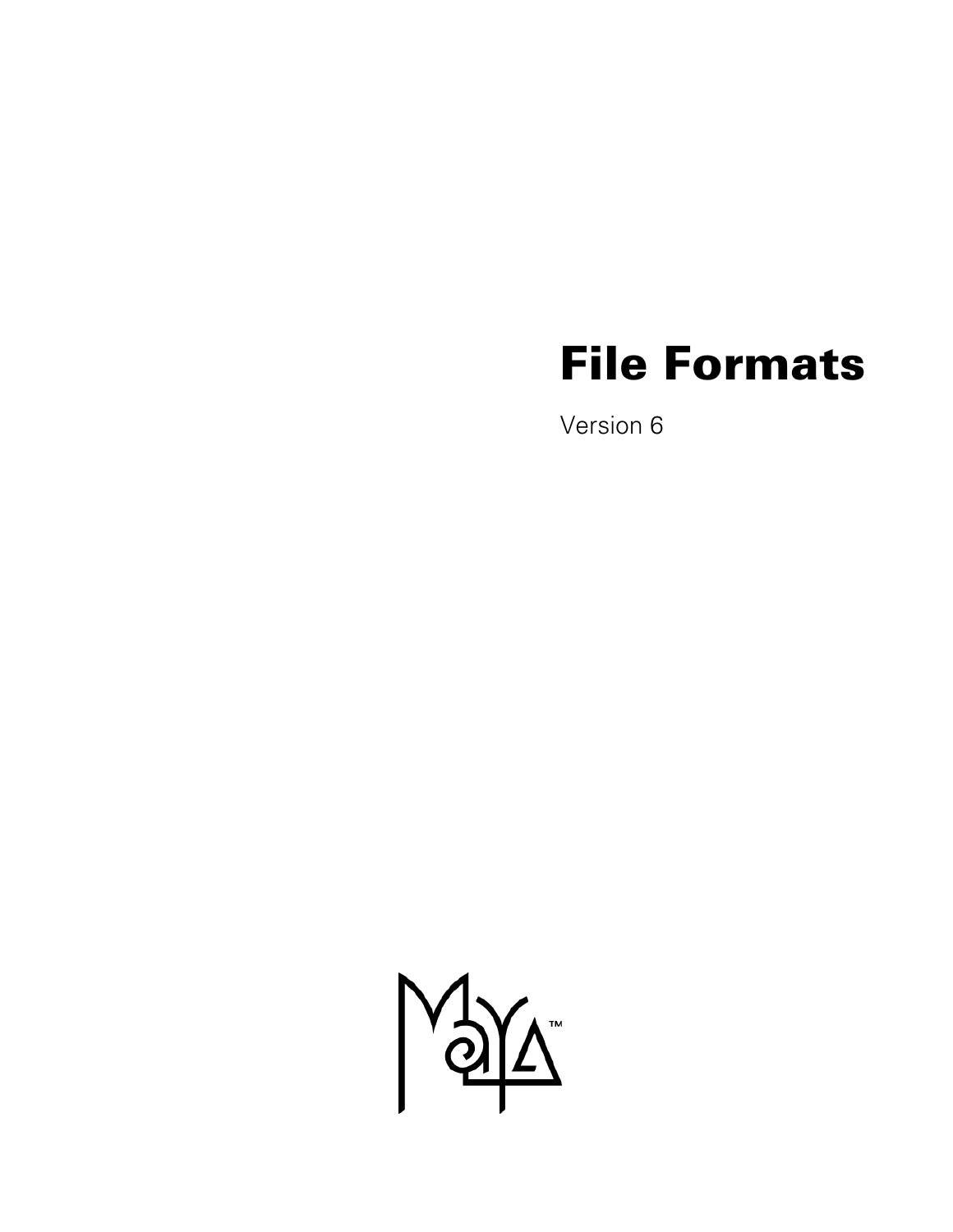© Copyright 2004 Alias Systems, a division of Silicon Graphics Limited ("Alias"). All images © Copyright Alias unless otherwise noted. All rights reserved.

Inside cover image created by Duncan Brinsmead.

Alias is a registered trademark and the swirl logo, the Maya logo, Conductors, Trax, IPR, Maya Shockwave 3D Exporter and MEL are trademarks of Alias in the United States and/or other countries worldwide. Maya is a registered trademark of Silicon Graphics, Inc. in the United States and/or other countries worldwide, used exclusively by Alias. SGI, IRIX, Open GL and Silicon Graphics are registered trademarks of Silicon Graphics, Inc. in the United States and/or other countries worldwide. mental ray and mental images are registered trademarks of mental images GmbH & CO. KG. in the United States and/or other countries. Lingo, Macromedia, Director, Shockwave and Macromedia Flash are trademarks or registered trademarks of Macromedia, Inc. Wacom is a trademark of Wacom Co., Ltd. NVidia is a registered trademark and Gforce is a trademark of NVidia Corporation. Linux is a registered trademark of Linus Torvalds. Intel and Pentium are registered trademarks of Intel Corporation. Red Hat is a registered trademark of Red Hat, Inc. ActiveX, Microsoft and Windows are either registered trademarks or trademarks of Microsoft Corporation in the United States and/or other countries. Mac, Macintosh and QuickTime are trademarks of Apple Computer, Inc., registered in the United States and other countries. Adobe, Adobe Illustrator, Photoshop and Acrobat are either registered trademarks or trademarks of Adobe Systems Incorporated. UNIX is a registered trademark, licensed exclusively through X/Open Company, Ltd. AutoCAD, Discreet Logic, Inferno and Flame are either registered trademarks or trademarks of Autodesk, Inc. in the USA and/or other countries. OpenFlight is a registered trademark of MultiGen Inc. Java is a registered trademark of Sun Microsystems, Inc. RenderMan is a registered trademark of Pixar Corporation. Softimage is either a registered trademark or trademark of Avid Technology, Inc. in the United States and/or other countries. All other trademarks, trade names, service marks, or product names mentioned herein are property of their respective owners.

This document contains proprietary and confidential information of Alias, and is protected by Federal copyright law and international intellectual property conventions and treaties. The contents of this document may not be disclosed to third parties, translated, copied, or duplicated in any form, in whole or in part, or by any means, electronic, mechanical, photocopying, recording or otherwise, without the express prior written consent of Alias. The information contained in this document is subject to change without notice. Neither Alias, nor its affiliates, nor their respective directors, officers, employees, or agents are responsible for any damages of any kind arising out of or resulting from the use of this material, including, without limitation, any lost profits or any other direct, indirect, special, incidental, or consequential damages or for technical or editorial omissions made herein.

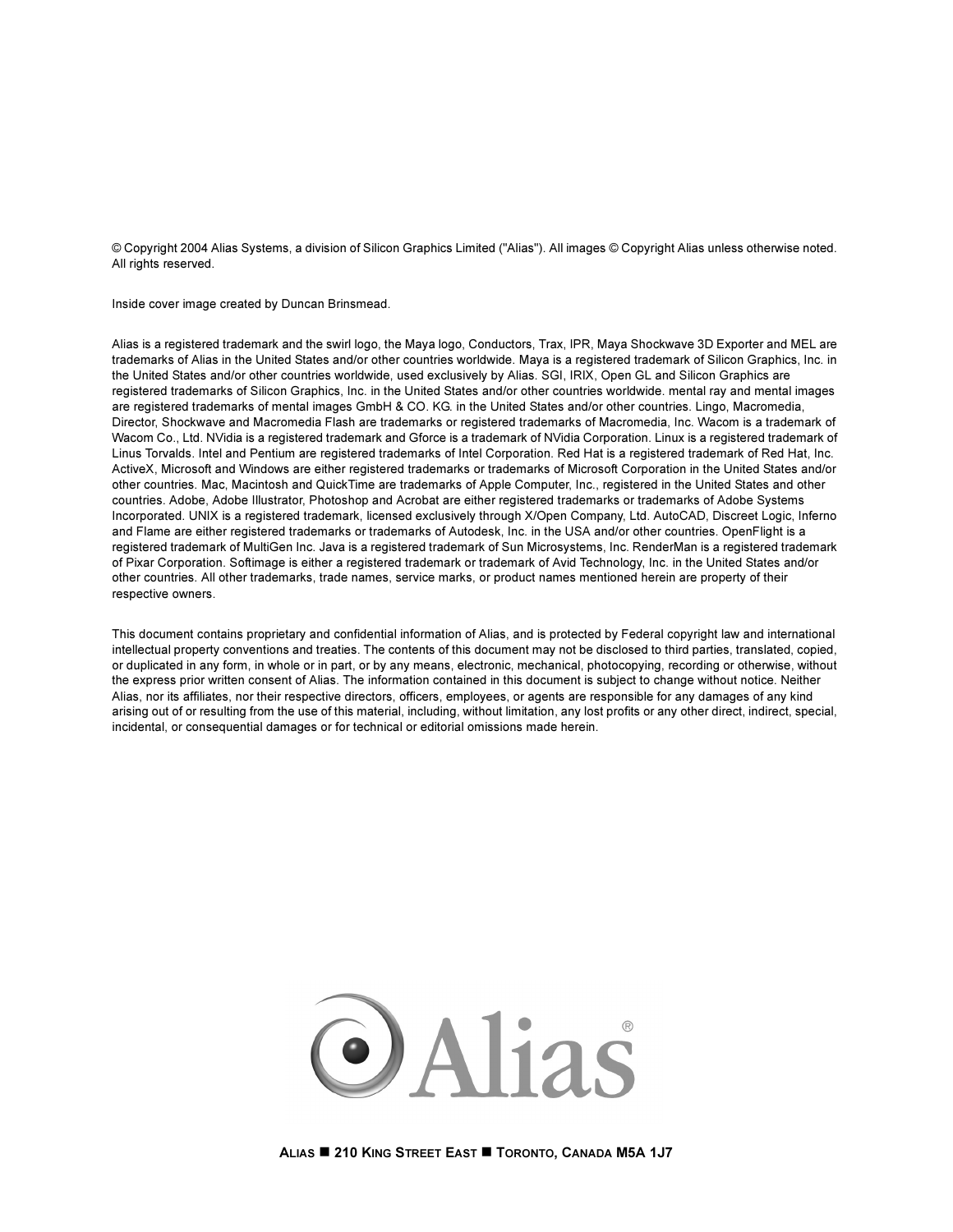# **[Table of Contents](#page-4-0)**

| 1         |                          |
|-----------|--------------------------|
| Developer |                          |
|           |                          |
|           | Maya ASCII file format 5 |
|           |                          |
|           |                          |
|           |                          |
|           |                          |
|           |                          |
|           |                          |
|           |                          |
|           |                          |
|           |                          |
|           |                          |
|           |                          |
|           |                          |
|           |                          |
|           |                          |
|           |                          |
|           |                          |
|           |                          |
| 2         |                          |
| Developer | File formats  15         |
|           | Animation curves 15      |
|           |                          |
|           |                          |
|           |                          |
|           |                          |
| З         |                          |
| Developer | File formats  23         |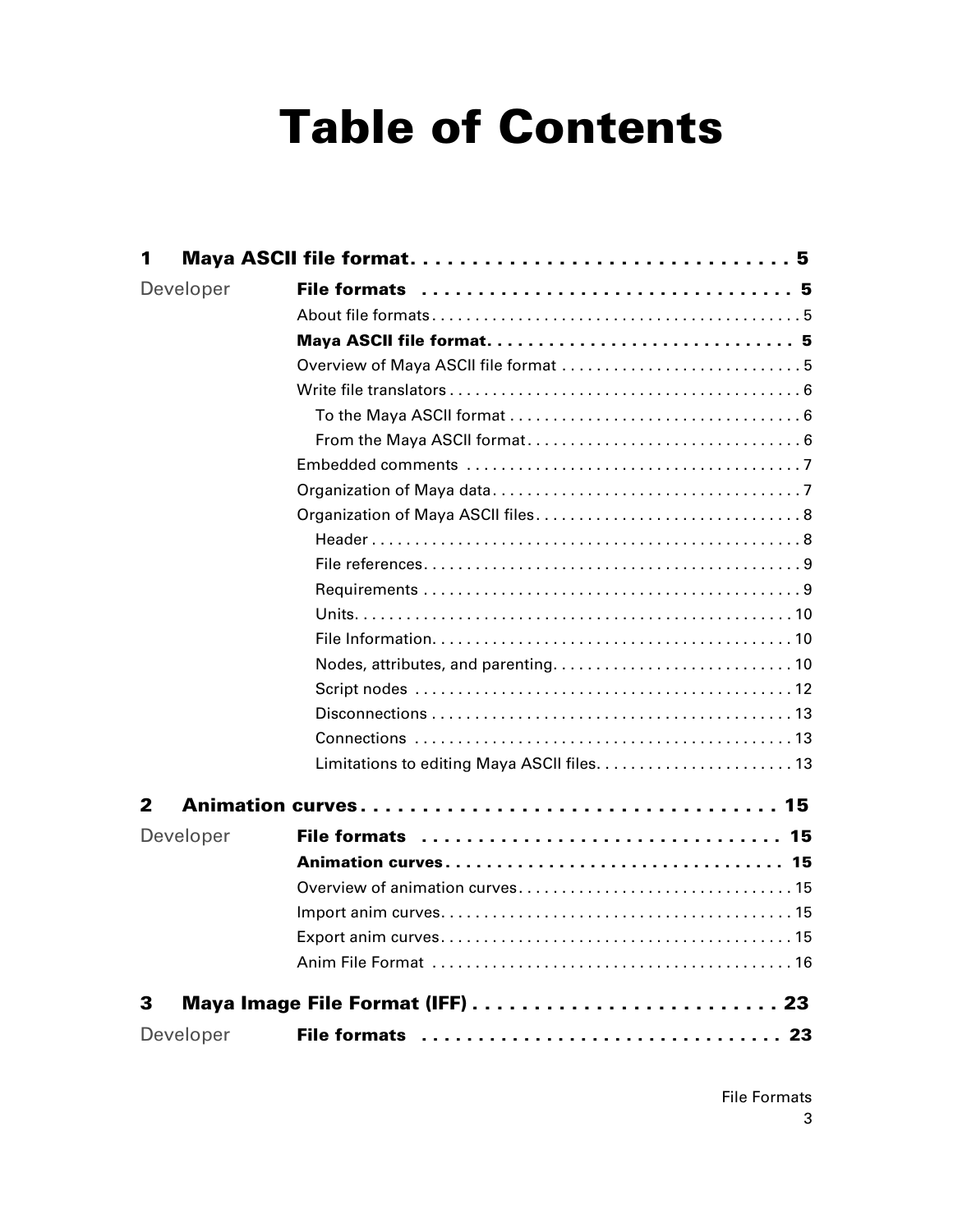#### **Table of Contents**

|           | imgcvt man page (IRIX, Linux and Windows only)  26 |  |
|-----------|----------------------------------------------------|--|
|           |                                                    |  |
|           |                                                    |  |
|           |                                                    |  |
|           |                                                    |  |
|           |                                                    |  |
|           |                                                    |  |
|           |                                                    |  |
|           |                                                    |  |
| 4         | Channel move files (.mov)  35                      |  |
| Developer | File formats  35                                   |  |
|           |                                                    |  |
|           |                                                    |  |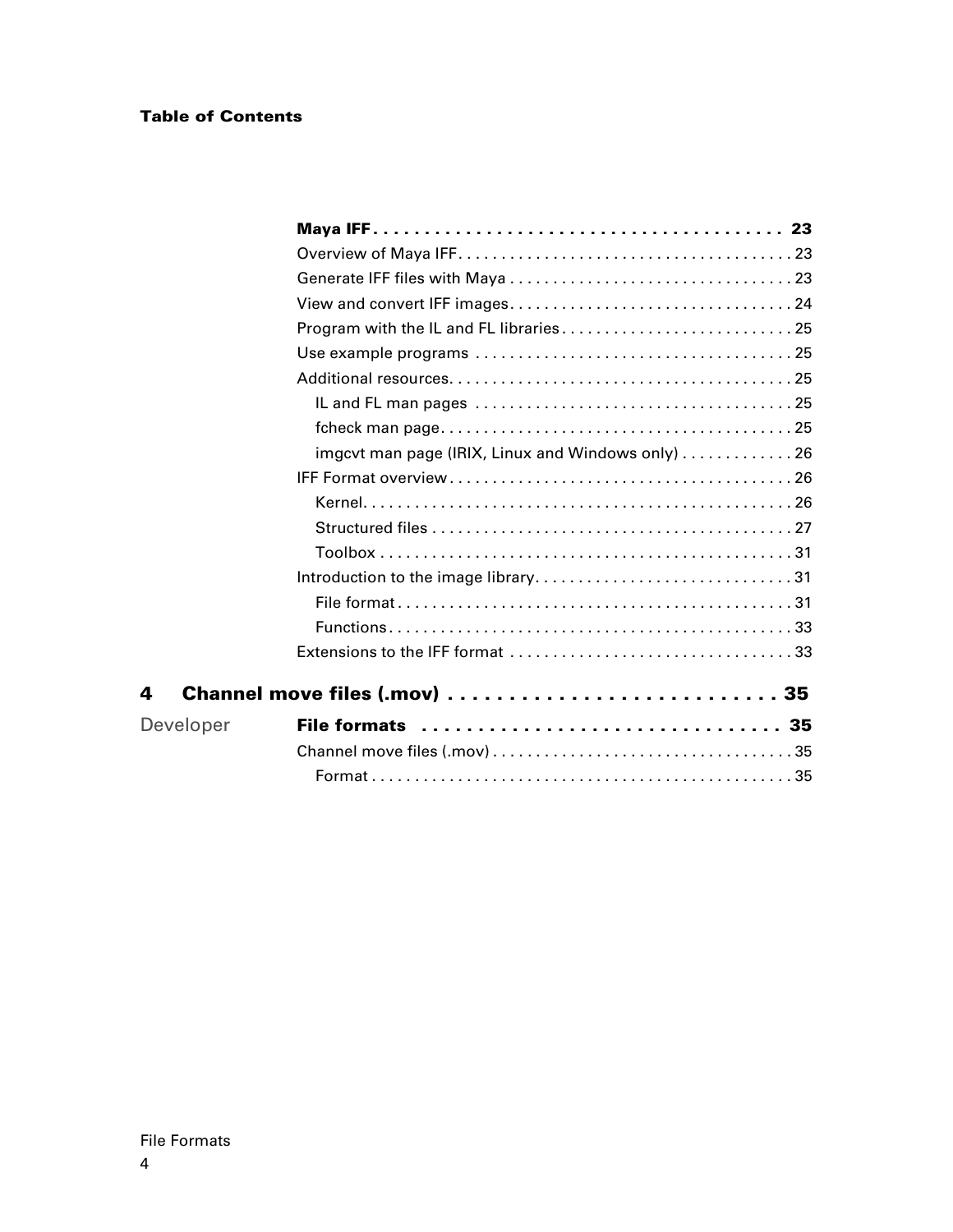# <span id="page-4-1"></span><span id="page-4-0"></span>**Developer File formats**

## <span id="page-4-3"></span><span id="page-4-2"></span>About file formats

This documentation is directed at technical users with prior programming experience who want to do one of the following:

- **•** edit Maya files
- **•** write translators to/from Maya files

Note .pda and .pdb file formats are documented in the dynExport command documentation.

## <span id="page-4-4"></span>**Maya ASCII file format**

## <span id="page-4-5"></span>Overview of Maya ASCII file format

<span id="page-4-6"></span>Maya scene files define the geometry, lighting, animation, rendering, and other properties of a scene.

Maya scenes can be saved as binary or ASCII files. A Maya ASCII file can be easily edited.

If you have written a script using Maya's MEL programming language, you are already familiar with the Maya ASCII file format. A Maya ASCII file uses a tiny subset of the MEL language—in fact, of the hundreds of commands available in MEL, only eleven are used:

- **•** file
- **•** requires
- **•** createNode
- **•** setAttr
- **•** addAttr
- **•** parent
- **•** connectAttr
- **•** disconnectAttr
- **•** select
- **•** currentUnit
- **•** fileInfo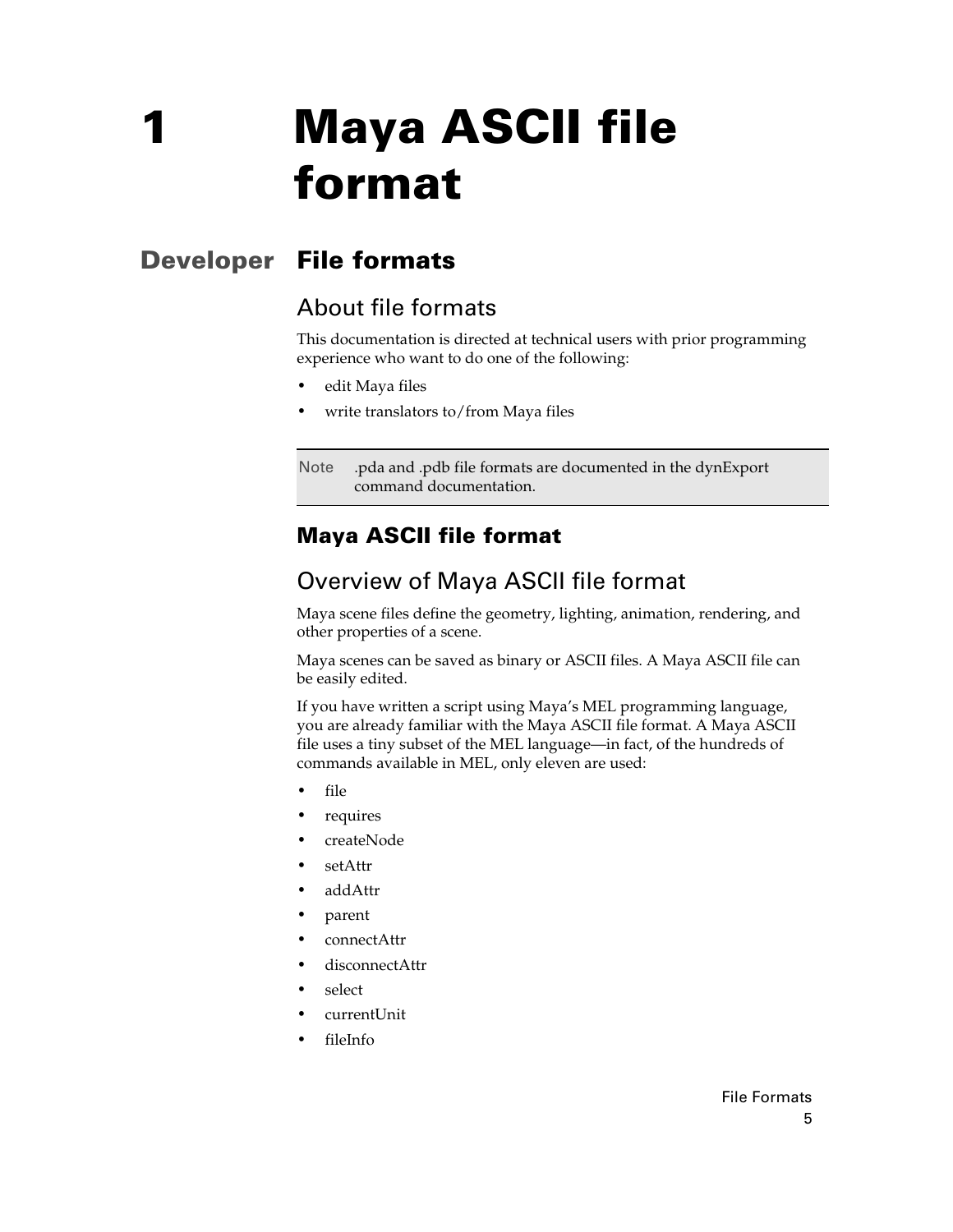Developer > Write file translators

These MEL commands are the only MEL commands that can be safely used in a Maya ASCII file.

If you are not familiar with MEL, you may want to look at the MEL documentation before continuing. See **"MEL"** in the *MEL and Expressions* book for details.

<span id="page-5-6"></span><span id="page-5-5"></span>A statement in MEL consists of a *keyword*, followed by a series of *options* and *arguments*, and ends in a semicolon. A statement can span any number of lines in the file.

- **•** A *keyword* is always the first word in a statement.
- **•** An *option* provides more specific information to the statement.
- **•** An *argument* further defines each option.

For the examples in this chapter, the following typefaces designate the keywords, options, and arguments:

Keywords and options are in bold-face type, such as **bump** or **-s**. The option is always preceded by a dash.

Arguments are in non-bold italic, such as *u* or *file.txb*. The names of the arguments are arbitrary labels. In your files, use the actual value or string.

## <span id="page-5-0"></span>Write file translators

#### <span id="page-5-1"></span>To the Maya ASCII format

<span id="page-5-4"></span>If you are writing a program to translate other kinds of files to Maya ASCII file format, the work is fairly straightforward. The bulk of what you need to do is find Maya node and attribute equivalences to the foreign data types. For this you will probably want to construct your own sample Maya files and refer to the document called *Node and Attribute Reference*.

Notes:

- **•** Ensure that the first 6 characters in your file are "//Maya".
- **•** Ensure that nothing is referenced until it is created.

#### <span id="page-5-2"></span>From the Maya ASCII format

<span id="page-5-3"></span>If you want to write a program to translate Maya ASCII files to other file formats, you have a difficult job ahead of you. To do the job properly, you would not only need to be able to read in the files, but also to read in the referenced files. Since MEL references can contain any arbitrary MEL code, you would either have to not support them, or write a full MEL interpreter.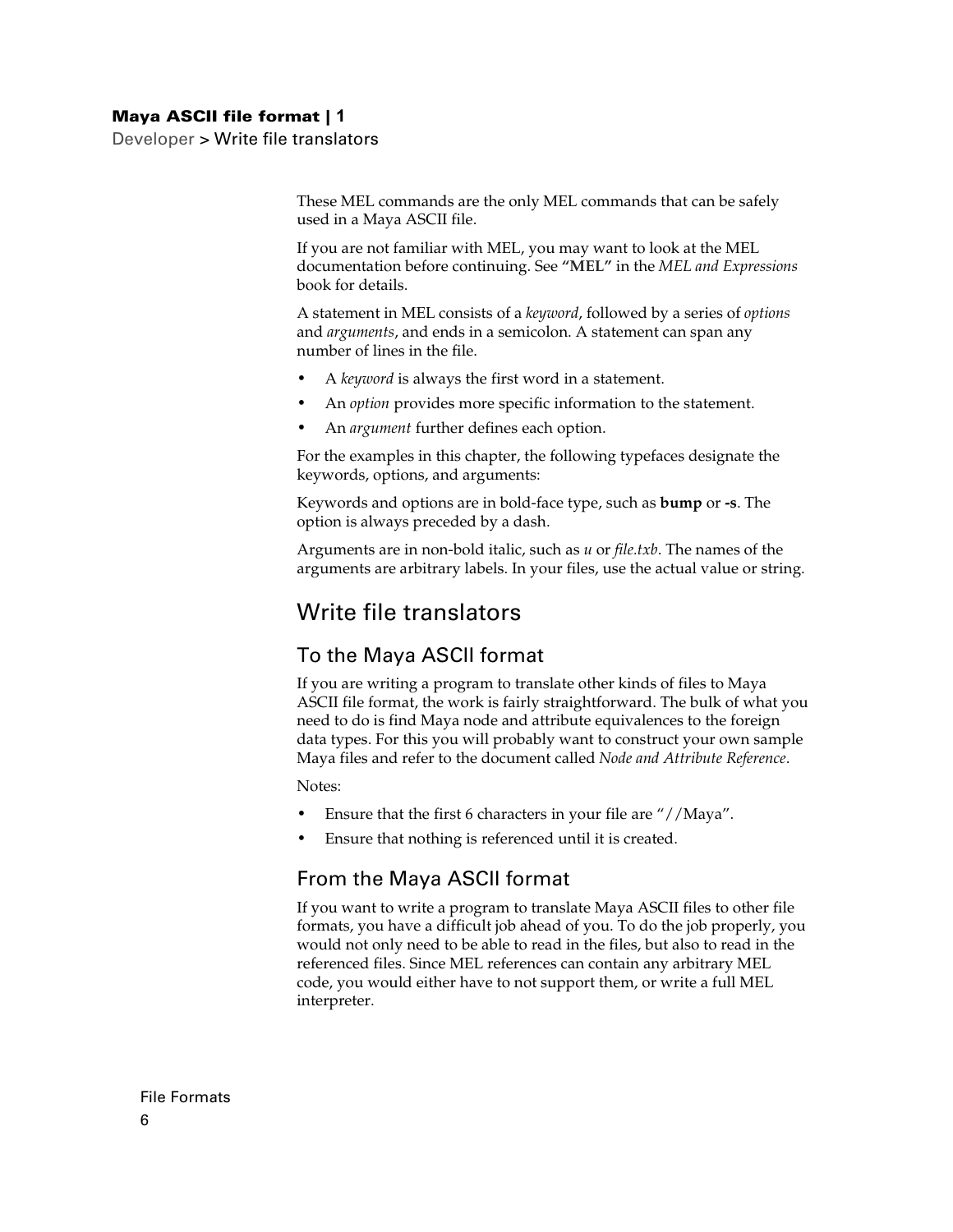Developer > Embedded comments

An easier way to solve this problem is provided in the *Maya Developer's Tool Kit*. There you will find an example of a file translator plug-in under the MPxFileTranslator class (. Using the documentation there, and the example (called *lepTranslator*) as a basis, you can write a plug-in that will allow Maya to save files in the format you prefer.

It is also possible to write data out through MEL. Though this method is probably not appropriate for comprehensive, large-scale translators, it can be a quick and easy way to export relatively small and simple sets of ASCII data. Provided all of the data required is accessible through MEL, you can use the *fopen*, *fprint*, and *fclose* commands to write the data to a file.

## <span id="page-6-0"></span>Embedded comments

<span id="page-6-2"></span>An embedded comment is text in a MEL file that is ignored when the file is read in.

If a line in the file contains two consecutive slashes  $(''//'')$ , everything from there to the end of the line is considered to be a comment. This is commonly known as a "C++ style comment".

If a line in the file contains a slash followed by an asterisk  $($ "/\*"), everything from there on is considered a to be comment, until the next occurrence of an asterisk followed by a slash ("\*/"). This is commonly known as a "C style comment".

Note Although supported in MEL, C style comments are not generally used.

## <span id="page-6-1"></span>Organization of Maya data

<span id="page-6-3"></span>To understand how Maya ASCII files work, you need to have some understanding of the way data is organized in Maya.

<span id="page-6-4"></span>All the information in a scene is stored internally in *nodes*. A node is simply a block of data with a name. Different kinds of nodes have different kinds of data; the individual pieces of data are referred to as *attributes* of the node. All nodes of the same type have the same set of attributes. A node may also have additional "dynamic" attributes unique to itself.

Nodes in Maya are connected by two mechanisms. The first is *parenting*, which is used to group related geometry together. When a parent node is moved, all of its child nodes move with it. Only those nodes which represent geometry (such as curves and surfaces) and nodes that group these together (such as transforms) can be connected by parenting.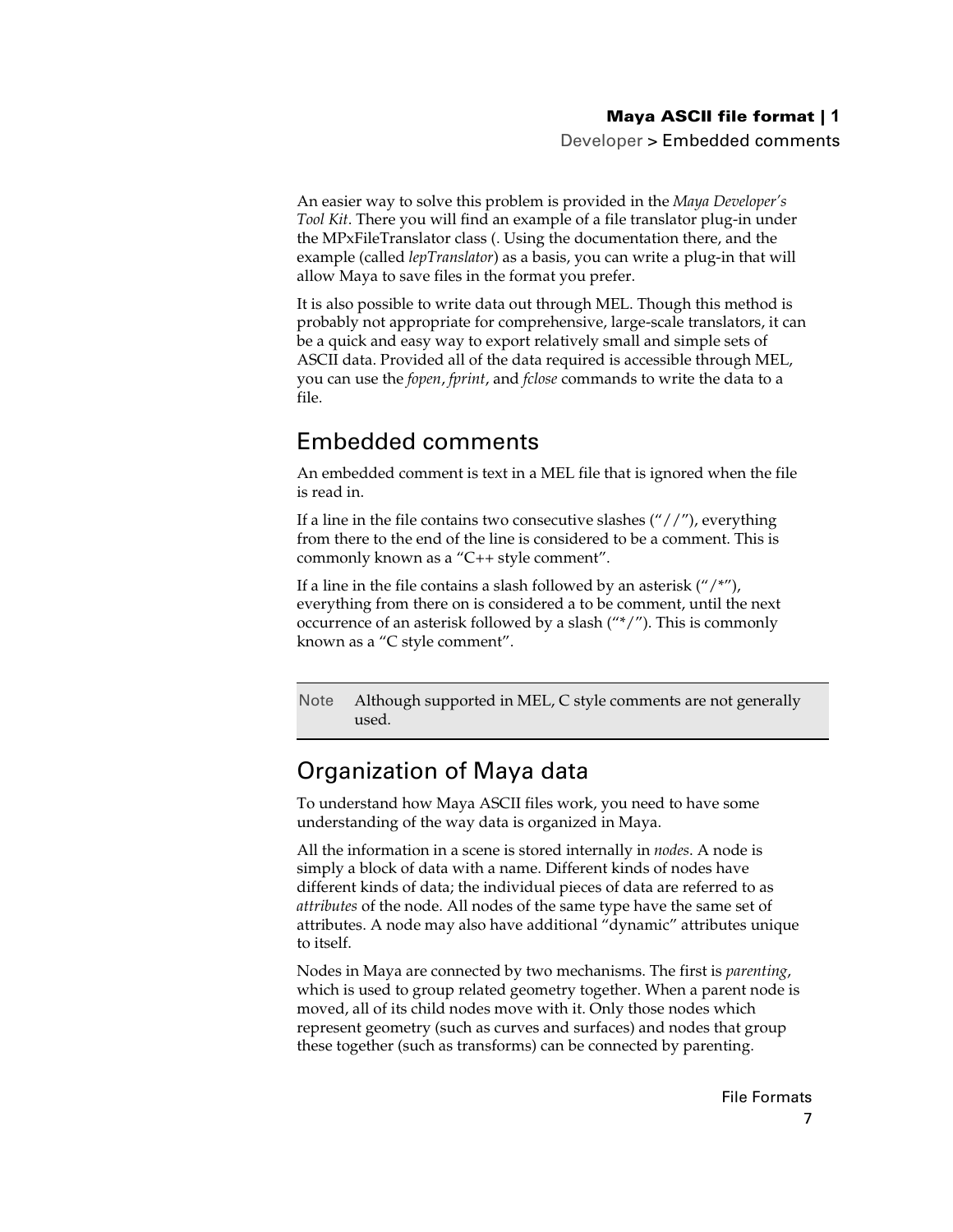Developer > Organization of Maya ASCII files

For example, a NURBS sphere in Maya may be represented by two nodes. One of these nodes, named "nurbsSphere1", is a type of node called "transform". Its attributes have information about its size and position, such as translation, scaling, and rotation. The other node, named "nurbsSphereShape1", contains information about the shape of the sphere, such as the exact positions of all of its control points. The transform node is the *parent* of the other node, so that you can move the sphere by setting the attributes of the transform.

<span id="page-7-2"></span>The other mechanism that connects nodes together is called *attribute connections*. Any attribute of any node can be connected to any other, as long as the data types are compatible. When attributes are connected, changing the value of the source attribute will change the value of the destination attribute.

There are hundreds of different kinds of nodes in Maya, and more types can be added using plug-ins. Using these simple building blocks, Maya can represent elaborate models and animations.

For a complete description of all the different kinds of nodes that exist in Maya, and their attributes, see the *DG Node Reference* listings (on-line only).

## <span id="page-7-0"></span>Organization of Maya ASCII files

<span id="page-7-3"></span>The ASCII files that Maya generates are organized into eight sections:

- **•** [Header](#page-7-1)
- **•** (Non-Procedural) [File references](#page-8-0)
- **•** [Requirements](#page-8-1)
- **•** [Units](#page-9-0)
- **•** [File references](#page-8-0)
- **•** [Nodes, attributes, and parenting](#page-9-2)
- **•** [Script nodes](#page-11-0)
- **•** [Disconnections](#page-12-0)
- **•** [Connections](#page-12-1)

The following describes each section. These sections must occur in the order specified for the file to load properly.

#### <span id="page-7-1"></span>Header

The file header consists of a block of comments to help identify where and when the file was created. Like all comments, this block is ignored by the code that reads in a Maya file. There is one exception, however: the first six characters of the file must be "//Maya".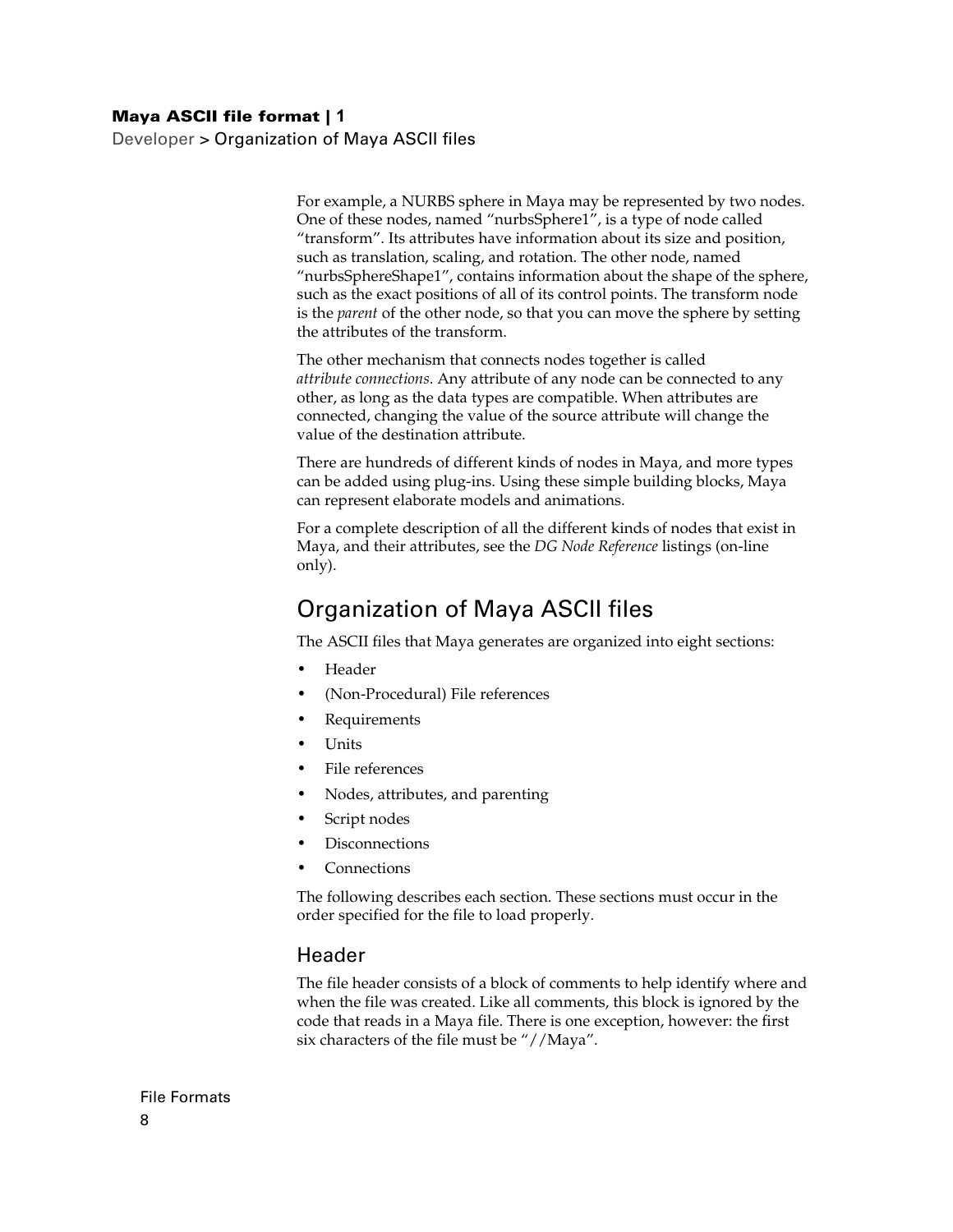Developer > Organization of Maya ASCII files

A typical Maya ASCII file header looks like:

//Maya ASCII 1.0 scene //Name: solstice.ma //Last modified: Sun, Dec 21, 97 10:18:26 AM

#### <span id="page-8-0"></span>File references

<span id="page-8-2"></span>The next section of the file specifies all the non-procedural references. That is, all the other Maya files that are being referred to by this one, if any. For each file that is referenced, there will be a single *file* command to read it in. All the objects in the referenced Maya file will be available in this file, but their names will be prefixed with a string, usually the file name. The syntax of the *file* command when used for referencing is:

#### **file -r -rpr** prefixString fileName; *or*

#### **file -r -ns** nameSpace fileName

The **-r** option specifies that the file is to be referenced. The *-rpr* option specifies the string that will be prefixed to all the object names in the file. For complete information about the *file* command, see the *MEL Command Reference* online document.

Here is an example:

```
file -r -rpr "solar" "/u/sally/work/solar.ma";
```
If the file "solar" contained an object called "sun", that object would be accessible in this file using the name "solar\_sun".

#### Defer loading file references

Use the *-dr* flag to defer loading file references.

#### <span id="page-8-1"></span>Requirements

<span id="page-8-3"></span>The next section specifies the requirements. This consists of a series of *requires* commands. This section of the file tells Maya what software is needed to load the file properly. Specifically, what version of Maya, and what plug-ins.

A statement in the Requirements section looks like this:

requires *productName* version

This is an example of a typical requirements section:

requires maya "2.0"; requires specialPlugIn "1.2";

(For a full description of the *requires* command, see the *MEL Command Reference* online document.)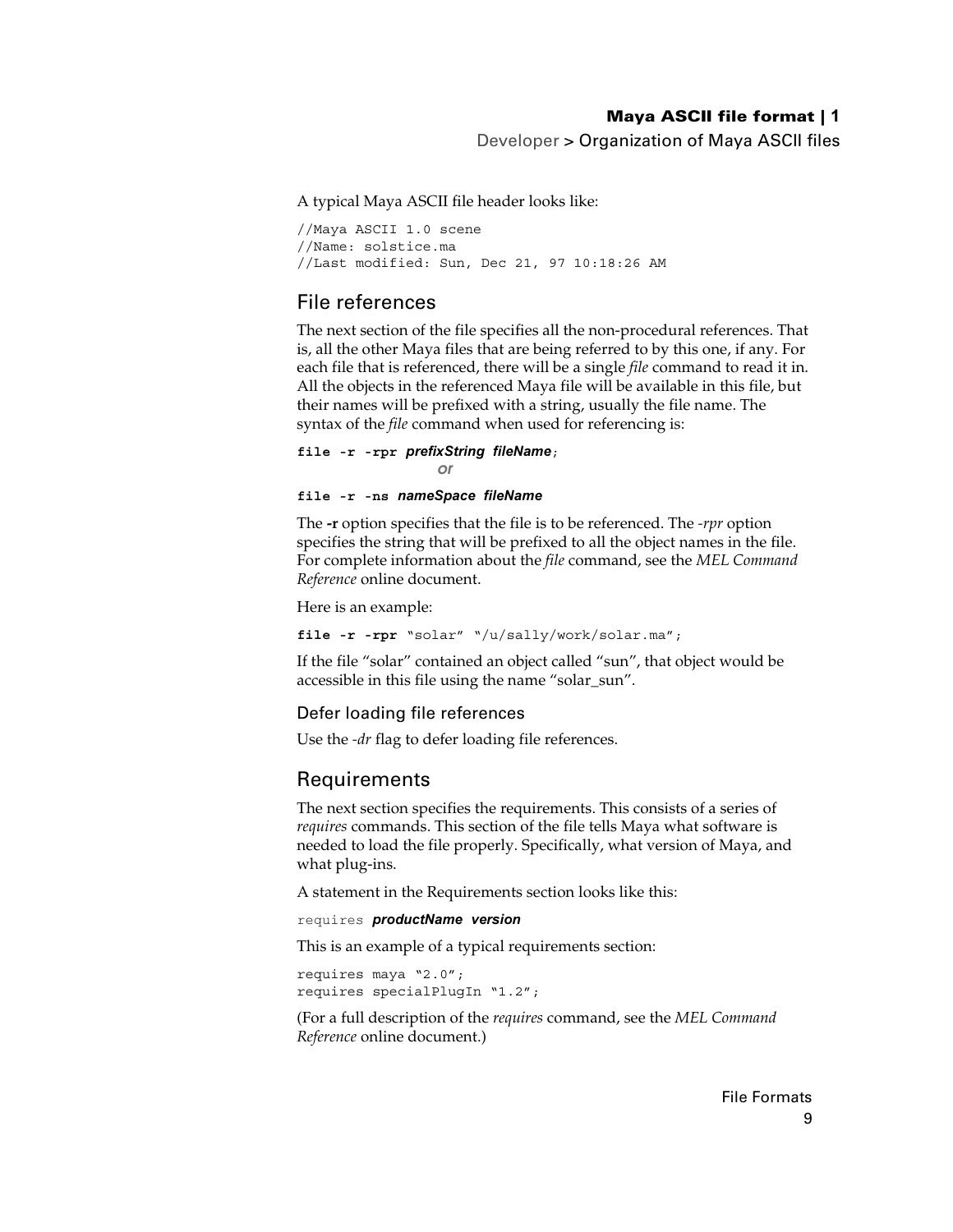Developer > Organization of Maya ASCII files

#### <span id="page-9-4"></span><span id="page-9-0"></span>Units

This section of the file consists of a single *currentUnit* command, stating what units are used in this file. This setting will determine how all the numbers found in the file are interpreted.

Example:

**currentUnit -l** cm **-a** deg **-t** ntsc;

This example would set the current linear unit to centimeters (other options are millimeters, meters, kilometers, inches, feet, yards, and miles), the angular unit to degrees (other option is radians) and the time unit to NTSC. (For a full description of the *currentUnit* command and all of its options, see the *MEL Command Reference* online document.)

Important!Be aware that if you change default linear units from cm to feet/miles you may encounter unexpected results.

#### <span id="page-9-1"></span>File Information

This next section consists of several lines providing information about the file. The first five of these are defined by Maya: the application name (Maya), productization (e.g. Complete), version, cut identifier (date and time), and operating system and version. If you have provided additional fileInfo commands specific to your file, they will also appear in this section.

Maya saves out the current values for the 5 predefined fileInfo statements each time you save your file. Any other fileInfo statements (or binary equivalents) found when loading a file, or issued during the Maya session, are preserved during a session and saved back out with the file.

#### <span id="page-9-2"></span>Nodes, attributes, and parenting

<span id="page-9-3"></span>This section of the file contains the bulk of the data.

This is where new nodes are created with the *createNode* command, and their attributes are set with the *setAttr* command.

Nodes from referenced files (and globally defined nodes) can also be selected here with the *select* command, and have their attributes set with the *setAttr* command.

New "dynamic" attributes may be added to a node with the *addAttr* command.

Finally, nodes can be parented to other nodes here with the *parent* command.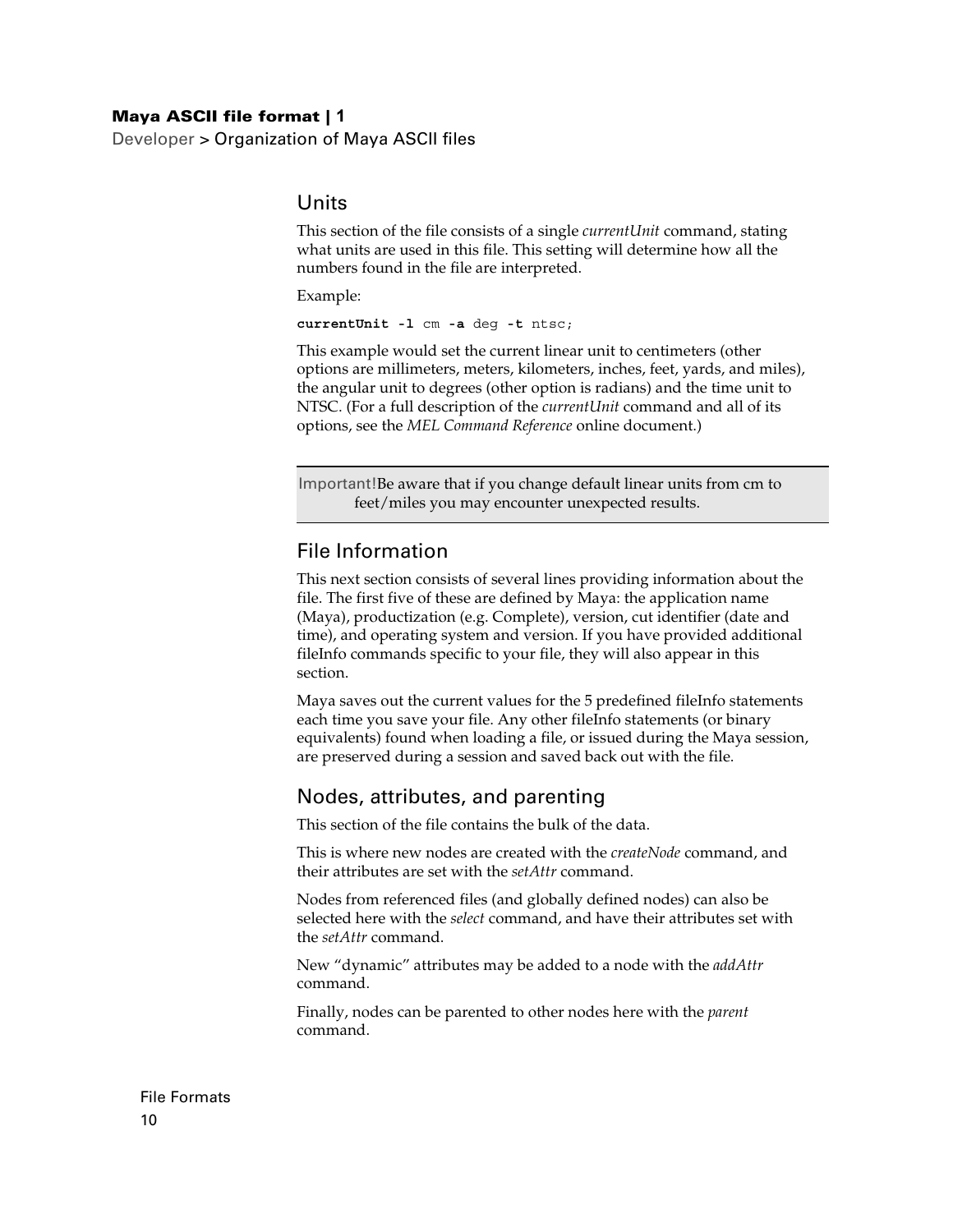Developer > Organization of Maya ASCII files

(For complete information on all of these commands, see the online *MEL Command Reference* document.)

The creation of a new node looks like this:

#### **createNode** nodeType **-n** nodeName;

If this node is a node that can be parented (*i.e.*, it represents geometry or a group of geometry), and it has a parent node that has already been created, the parenting can also be specified in the command:

**createNode** nodeType **-n** nodeName **-p** parentNodeName;

Some nodes (such as the default cameras) are common to every Maya scene. For these nodes, the *-s* option is specified. This tells Maya not to bother creating a new nodes if a node having the same name and parent) already exists. (This case occurs when a file is being referenced in.)

After the new node is created, it is automatically selected. The *createNode* command is then usually followed by a series of *setAttr* commands, to set the data in the node. Since the node is already selected, these commands only need to specify the attribute names and values.

The setAttr command looks like this:

```
setAttr attributeName value;
```
or sometimes:

**setAttr** attributeName **-type** typeName value;

<span id="page-10-1"></span>Every attribute has a default value, so *setAttr* commands are only stored for those attributes whose value is not default. (Or when the value of an attribute from a referenced file is changed.) Here is an example definition, of a sphere:

```
createNode transform -n "sphere";
      setAttr ".s" -type "double3" 2.44 2.44 2.44;
      setAttr ".t" -type "double3" -6.96 0 6.9;
createNode nurbsSurface -n "sphereShape" -p "sphere";
      setAttr ".tw" yes;
      setAttr ".rtw" yes;
      setAttr ".ipo" no;
```
<span id="page-10-0"></span>The pattern is similar when setting attributes of nodes that were created in a referenced file. Since these nodes have already been read in (and created), instead of using a *createNode* command, a *select* command is used. For example, say the file called "lunar" references another file called "solar", which contains an object called "sun". In the file called "lunar", the scale of this object is changed to 3. This is how that would look in the Maya ASCII file called "lunar".

```
select -ne solar_sun;
      setAttr ".s" -type "double3" 3.0 3.0 3.0;
```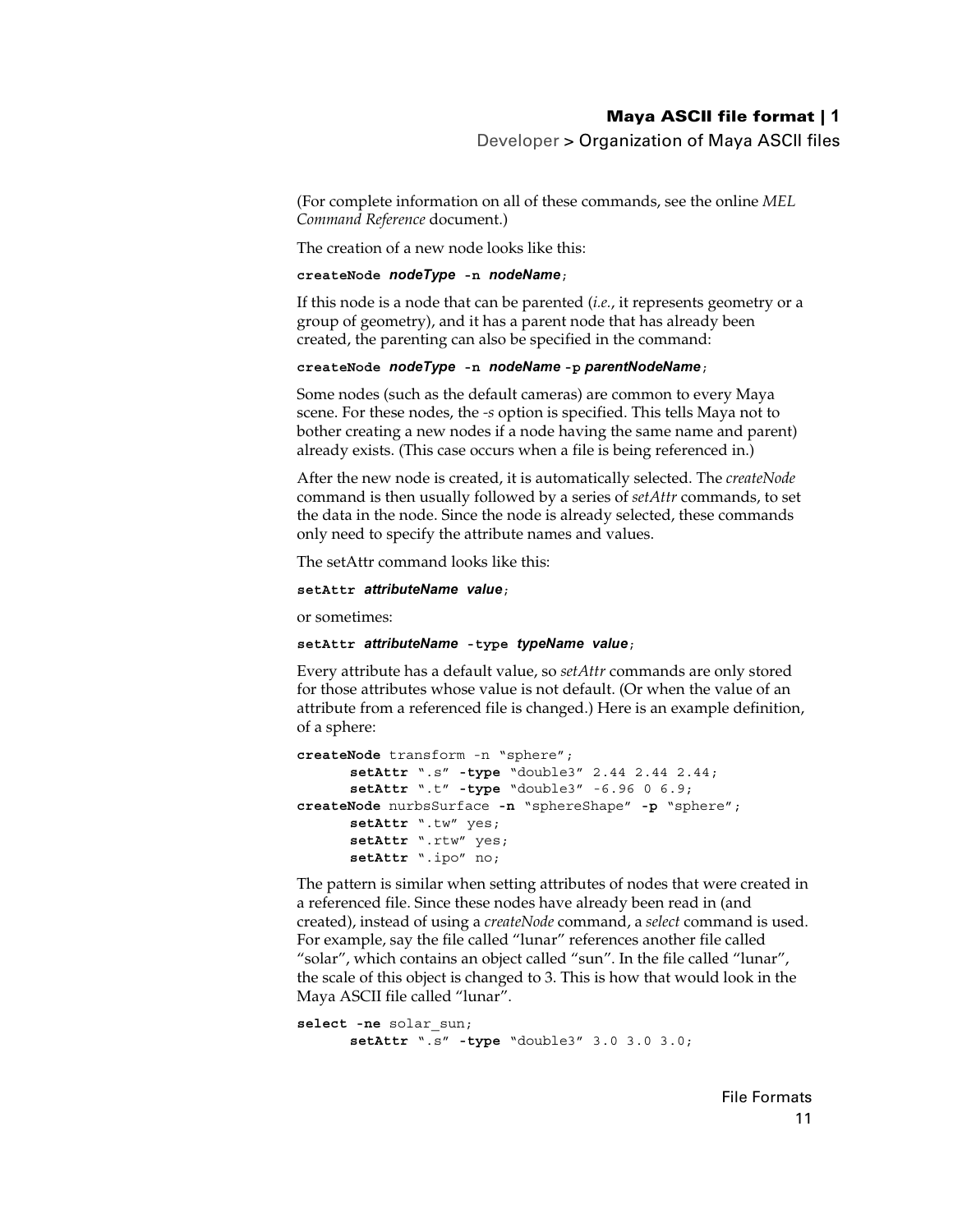Developer > Organization of Maya ASCII files

<span id="page-11-1"></span>It is also possible to add new (dynamic) attributes to nodes. This is done with the *addAttr* command, used similarly to the *setAttr* command. For this example, say you have created a sphere, and added a float-valued attribute to it called "squish", which can range from -1 to 1, and set that attribute to 0.3. When you save the file, the code will look like this:

```
createNode transform -n "sphere";
      addAttr -ci true -sn "squish" -ln "squish"
            -min -1 -max 1 -at "double";
      setAttr -k on ".squish";
      setAttr ".squish" 0.3;
// etc...
```
Not all of the parenting in the file can be done using the **-***p* flag on the *createNode* command. For example, nodes may need to be parented to other nodes in referenced files. All the remaining parenting relationships are established with the *parent* command, which looks like this:

#### <span id="page-11-2"></span>**parent** childNodeName parentNodeName;

The *parent* command is also used to do instancing. (That is, when you want to have two nodes that share children). This is done using the **-***add* flag, like this:

#### **parent -add** childNodeName parentNodeName;

For the special case of instancing an object at the top level (also called the *world*), the **-w** flag is used in conjunction with the **-***add* flag.

#### **parent -w -add** childNodeName;

(A parent node name is not specified, because the parent is the *world*, which contains all things.)

#### <span id="page-11-0"></span>Script nodes

Script nodes hold MEL code as part of a scene file. They are also set up to (possibly) execute after loading from a file, just before closing a file, or just before the node is deleted. The "before" scripts are executed when a file is loaded. If a file is closed or the node is deleted, the "after" script is executed. If a scene contains several script nodes, there is no guaranteed order of execution and the scripts should not depend on a specific execution sequence. See the MEL command documentation for *scriptNode* and the node documentation for *script* node for details on how to create script nodes.

Because MEL gives access to virtually everything you can do in Maya, the possibilities opened up by script nodes are endless. Specifically, script nodes can be useful for things such as scene cleanup or custom UI.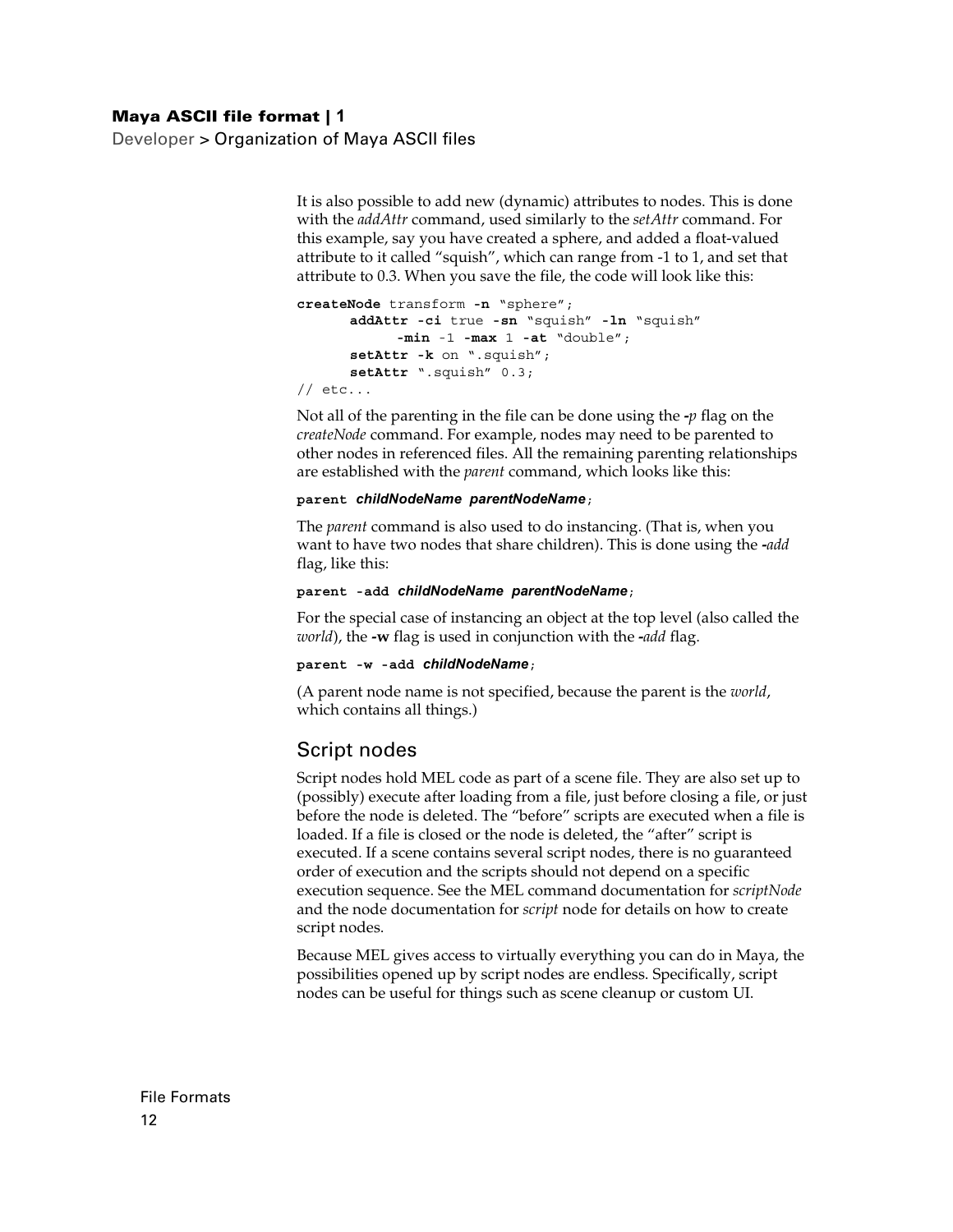Developer > Organization of Maya ASCII files

#### <span id="page-12-0"></span>**Disconnections**

In files that contain file references, this next section of the Maya ASCII file breaks attribute connections among nodes from referenced files. This is done with a series of disconnectAttr commands which have the following syntax:

disconnectAttr sourceAttributeName destinationAttributeName;

For example:

disconnectAttr "sphere.tx" "cone.ry";

For complete information on the disconnectAttr command, see the *MEL Command Reference* online document.

### <span id="page-12-1"></span>Connections

<span id="page-12-3"></span>The next section of the Maya ASCII file establishes the attribute connections among all the nodes that have been created and referenced. This is done with a series of *connectAttr* commands. (For complete information on the *connectAttr* command, see the *MEL Command Reference* online document.)

The format of these commands is this:

**connectAttr** sourceAttributeName destinationAttributeName;

For example:

**connectAttr** "sphere.tx" "cone.ry"; **connectAttr** "sphere.squish" "sphere.sz";

#### <span id="page-12-2"></span>Limitations to editing Maya ASCII files

Maya ASCII files support only the statements described above.

<span id="page-12-4"></span>Note It is possible to edit a Maya ASCII file and add MEL commands to it. However, we advise you against doing this.

If you do decide to add custom MEL code directly to a Maya ASCII file, keep the following in mind:

**•** If you edit a Maya ASCII file and add arbitrary MEL commands to it, these commands will not be saved out after you read in the file.

Instead, they will be replaced by the explicit descriptions of the nodes, attributes, and connections that resulted from executing the commands. If you wish to add commands that will stay the way they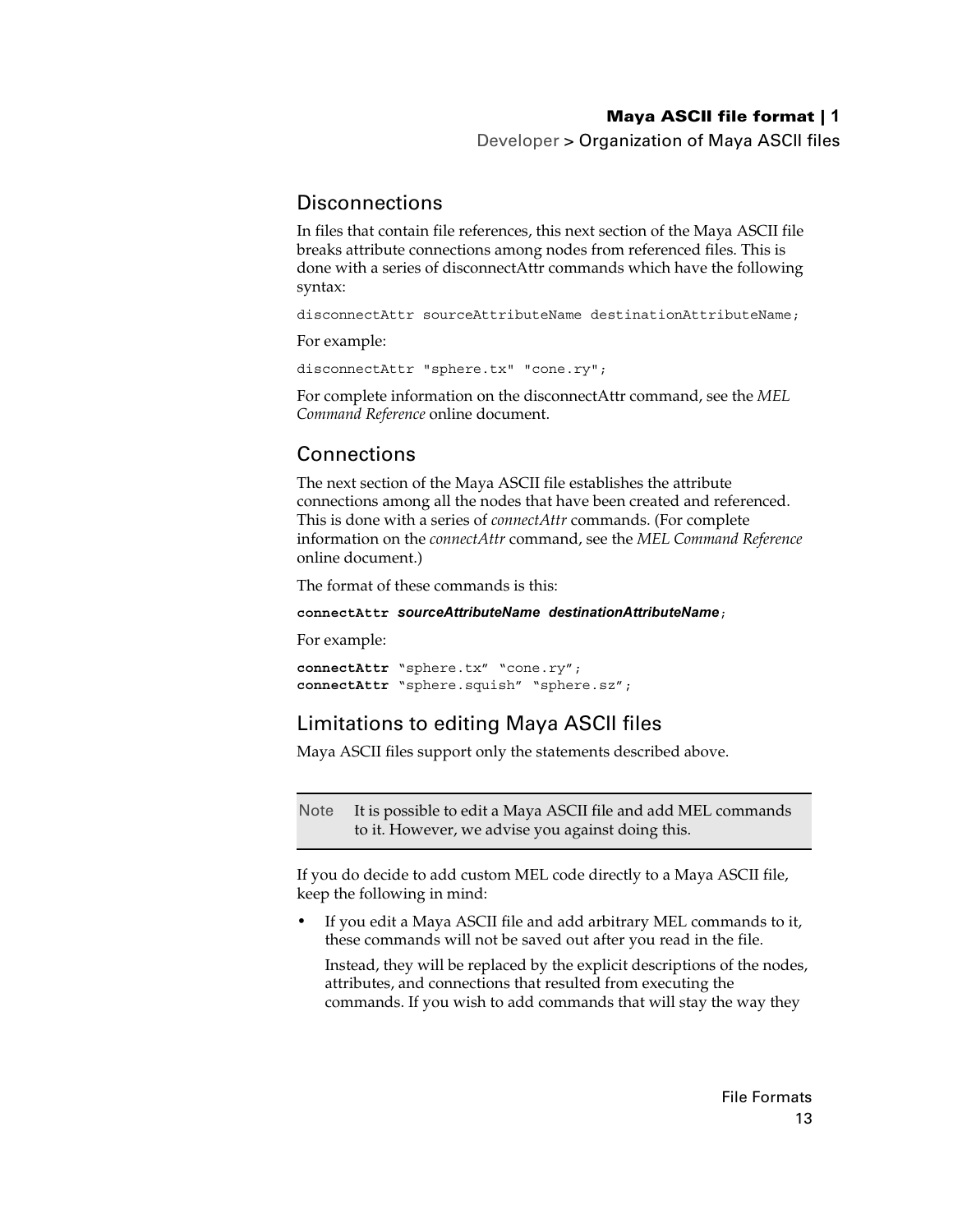Developer > Organization of Maya ASCII files

are, you must put them in a file with a .mel extension, and reference that file (using Create Reference... in the File menu, or the *file -r* command.)

**•** There are other limitations when you are adding arbitrary MEL commands directly into a Maya ASCII file.

There is no guarantee that all commands will execute successfully. For example, for performance reasons we suspend all *undo* operations during loading of Maya ASCII and binary files. Some commands rely on undo capability internally to perform their work; these commands will only work from within .mel files (since loading of such files does not turn off the undo capability).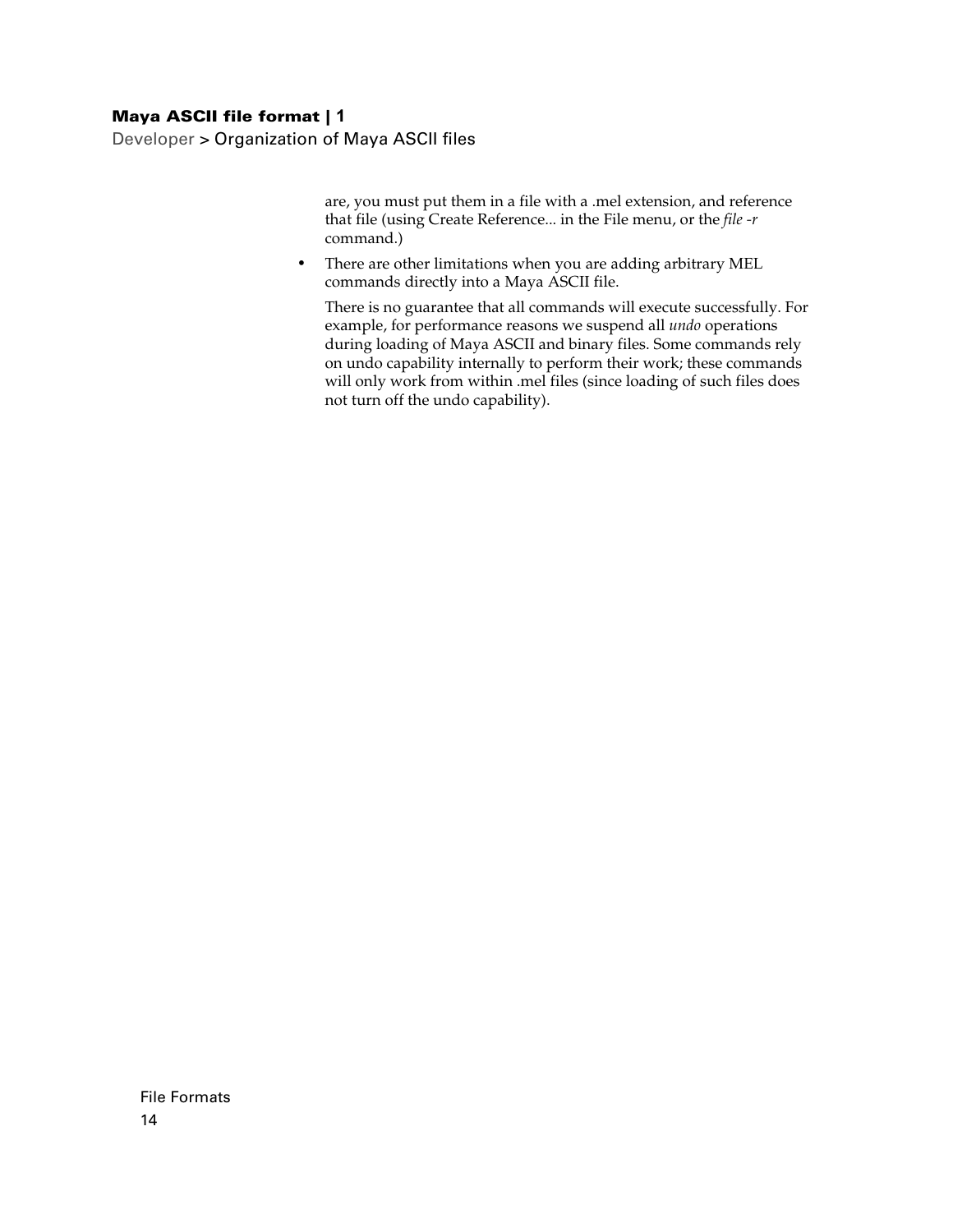# <span id="page-14-1"></span><span id="page-14-0"></span>**Developer File formats**

## <span id="page-14-3"></span><span id="page-14-2"></span>**Animation curves**

## <span id="page-14-4"></span>Overview of animation curves

Maya provides a plug-in for importing and exporting animation to a separate file. This facilitates copying animation from one scene to another. For example, you could animate a scene with a lightweight representation of a character and then transfer the animation to the final rendered version of the character in another file.

## <span id="page-14-5"></span>Import anim curves

Internally, the plug-in imports and exports to the API clipboard. As part of the import and export process, the plug-in executes the copyKey or pasteKey MEL commands to transfer the anim curves from the API clipboard to the Maya objects. Using the plug-in will not change the contents of the Maya animation clipboard.

Import lets you set the same options as Edit > Keys > Paste keys which are used when the animation is applied to the selected object(s).

#### **To import anim curves**

- **1** Make sure the animImportExport plug-in is loaded.
- **2** Select the Maya objects to be animated.
- **3** Select File > Import.
- **4** Select the .anim file to import.

## <span id="page-14-6"></span>Export anim curves

Exporting anim curves uses the copyKey MEL command to copy the keys to the API clipboard and then exports the clipboard contents to the anim file. The entire operation is contained in the file export.

Note Since MEL commands are used, any limitations they have are also limitations of the plug-in. For example, if an anim curve is upstream from an attribute, but there are blend nodes in-between the attribute and the anim curve, the export command will not work.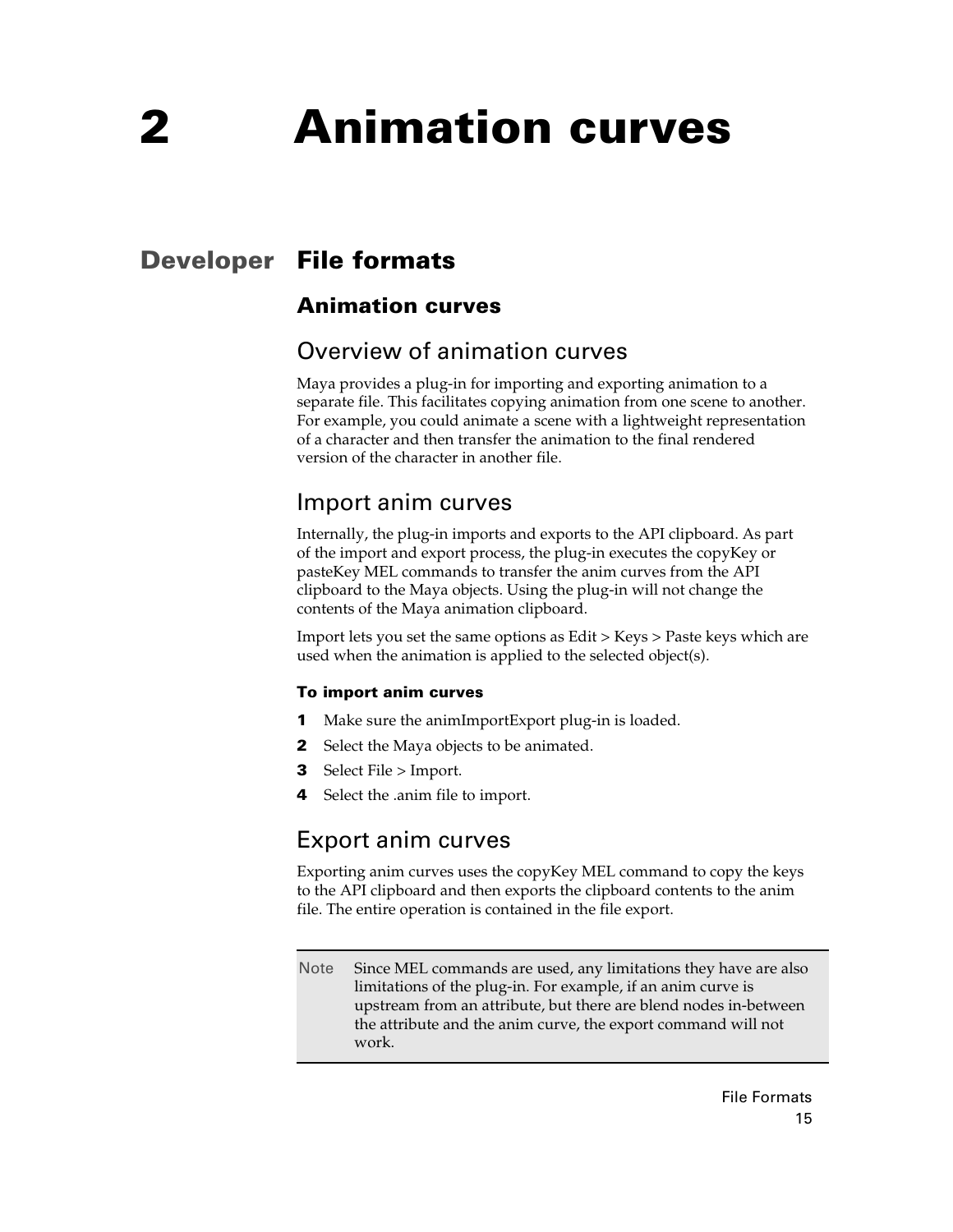Developer > Anim File Format

The File > Export Selection options window lets you set the same options as Edit > Keys > Copy keys which are used to export the animation from the selected object(s).

When an anim file is exported, any information previously on the API clipboard is replaced with the new anim curves after the file export.

#### **To export anim curves**

- **1** Load the animImportExport plug-in.
- **2** Select the Maya objects to export animation from.
- **3** Select File >Export All or Export Selection.
- **4** Set the file type to animExport.
- **5** Enter or select the .anim file to export.

### <span id="page-15-0"></span>Anim File Format

Maya provides a file format that lets you export and edit anim curves.The file format is defined in a form that can be easily read and written by external applications without having to use the Maya API.

Anim File Format

```
// A description of the anim file format.
// August 16, 1998
// 
// The .anim file format (version 1.0):
// and # are both valid comment characters.
//
// All of the lines in the file that do not contain curly braces
// ('{' or '})') should end with a ';' After the ';' character, start
// a new line.
//
// The keywords and data are whitespace delimited. 
//
// Version 1.1 changes:
// April 20, 1999
// new weighted keyword for animData
// new breakdown flag for keys
//
// The version of the file format. This is a required line.
//
animVersion string
// The Maya version. The string is the value of MGlobal::mayaVersion()
mayaVersion string
```
// The following two lines are optional. If they are not included,

#### File Formats

16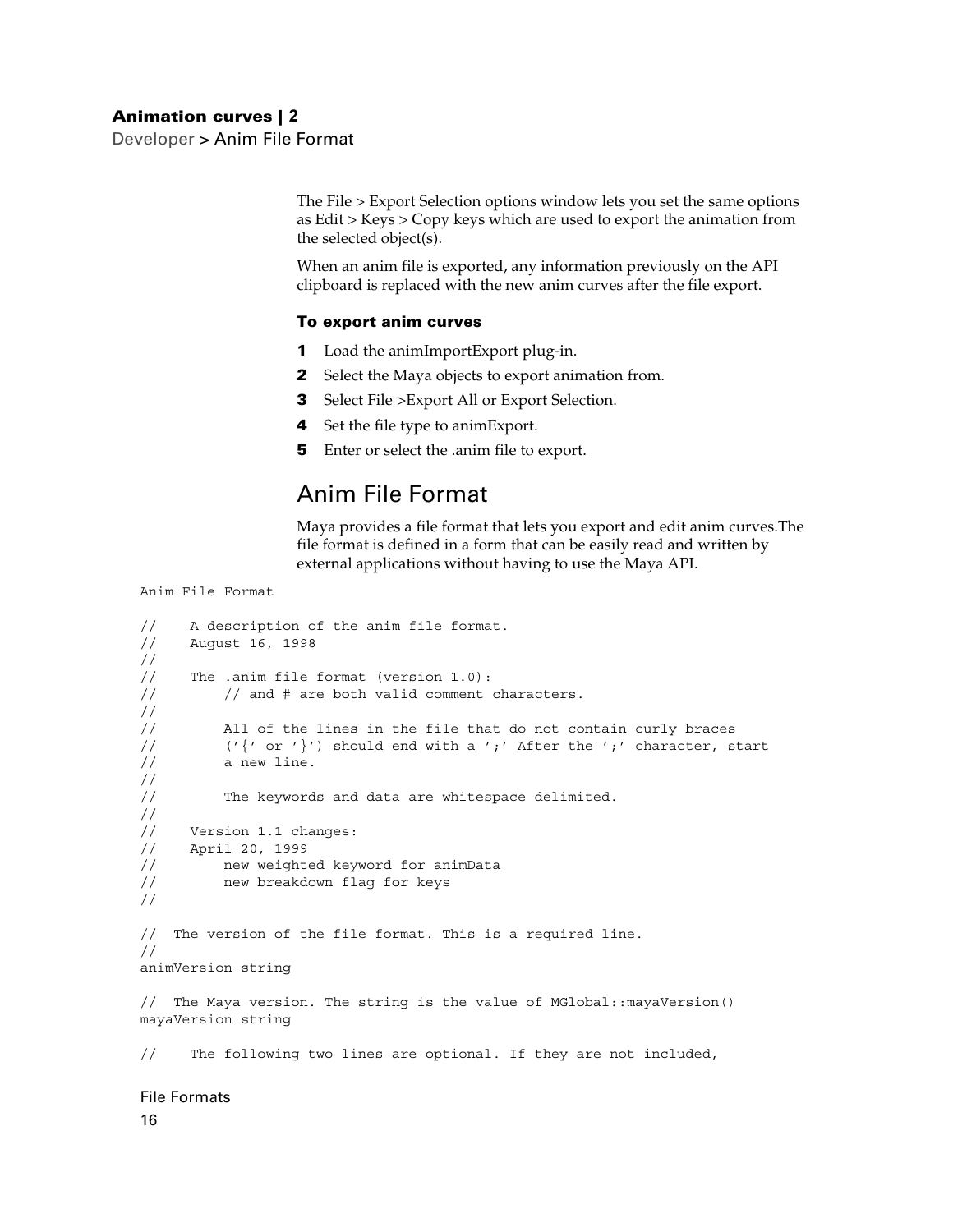Developer > Anim File Format

```
// the clipboard is set to the range defined by the anim curves
// contained in the clipboard.
//
// These are used by anim curves that have time inputs.
//
startTime [float] \frac{1}{2} The starting frame for the clipboard.
endTime [float] \frac{1}{2} The ending frame for the clipboard.
// The following two lines are optional. If they are not included,
// the clipboard is set to the range defined by the anim curves
// contained in the clipboard.
//
// These are used by anim curves with unitless inputs.
//
startUnitless [float] // The starting value for for the clipboard.
endUnitless [float] // The ending value for the clipboard.
// The following three keywords are used to set the units for the file.
// Each anim curve may have its own units, but these are the default 
// units if the anim curve units are not given (see the animData section).
//
// If the units are not given, then the ui units are used.
//
timeUnit [game|film|pal|ntsc|show|palf|ntscf|hour|min|sec|millisec]
linearUnit [mm|cm|m|km|in|ft|yd|mi]
angularUnit [rad|deg|min|sec]
// All of the keywords described above can only be in the header section
// of the file. As soon as anim curve information is encountered, the // header section is completed and the body of the file is begun.
      header section is completed and the body of the file is begun.
//
// The string is the name of the attribute the anim curve is connected to.
// The next three ints are the row, child, and attr values used by the
// clipboard. See the documentation for MAnimCurveClipboard for more
// information.
// 
// If the anim curve is not connected to any attributes, the string
// is not needed, but the following ints should be 0 0 0. 
anim [string] [int] [int] [int] 
// The second form of the anim line has three strings which list what
// the anim curve was connected to.
//
// The strings are: the full attribute name, the leaf attribute name,
// and the node name. The row, child, and attr ints are still required.
//
anim [string] [string] [string] [int] [int] [int]
// The third and final form of the anim line is used for clipboard
```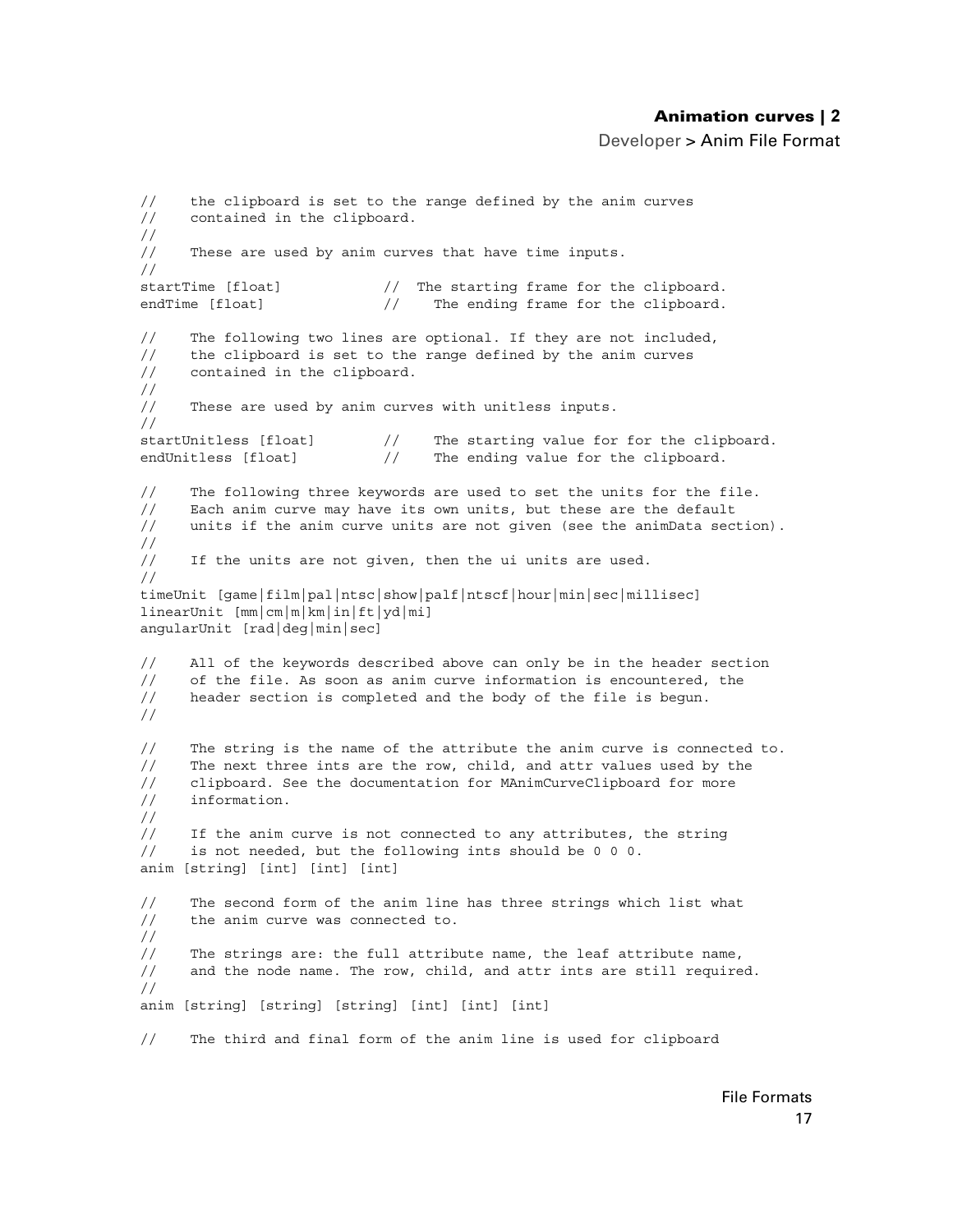Developer > Anim File Format

// place holder objects. These are used to skip node which do not // contain any anim curve data, but are positioned in a hierarchy // with nodes that have attached anim curves. // // In this case, the string is the node name and the three ints are the // same as the other two formats. // anim [string] [int] [int] [int] // The animData must follow a line with a valid anim statement. // animData { // The input type of the anim curve. Defaults to time. input [time|unitless] // The output type of the anim curve. Defaults to linear. output [time|linear|angular|unitless] // Whether or not the anim curve has weighted tangents. Defaults to false. // This is available with animVersion >= 1.1 weighted [1|0] // The unit of the anim curve input, if it is a time input. // The units default to the time units specified in the file header. inputUnit [game|film|pal|ntsc|show|palf|ntscf|hour|min|sec|millisec] // The unit of the anim curve output. The output unit should match // the output type of the curve. These default to the units specified // in the header. outputUnit [game|film|pal|ntsc|show|palf|ntscf|hour|min|sec|millisec] outputUnit [mm|cm|m|km|in|ft|yd|mi] outputUnit [rad|deg|min|sec] // The unit of the tangent angles, if there are any fixed tangents. // The units default to the angular units specified in the file header. tangentAngleUnit [rad|deg|min|sec] // The pre-infinity type. Defaults to constant. preInfinity [constant|linear|cycle|cycleRelative|oscillate] // The post-infinity type. Defaults to constant. postInfinity [constant|linear|cycle|cycleRelative|oscillate] // The start of the actual keyframe data. Each key is a row in the // braced section. keys { [float] [float] [in tan] [out tan] [tan locked] [weight locked] // animVersion 1.1 adds breakdown information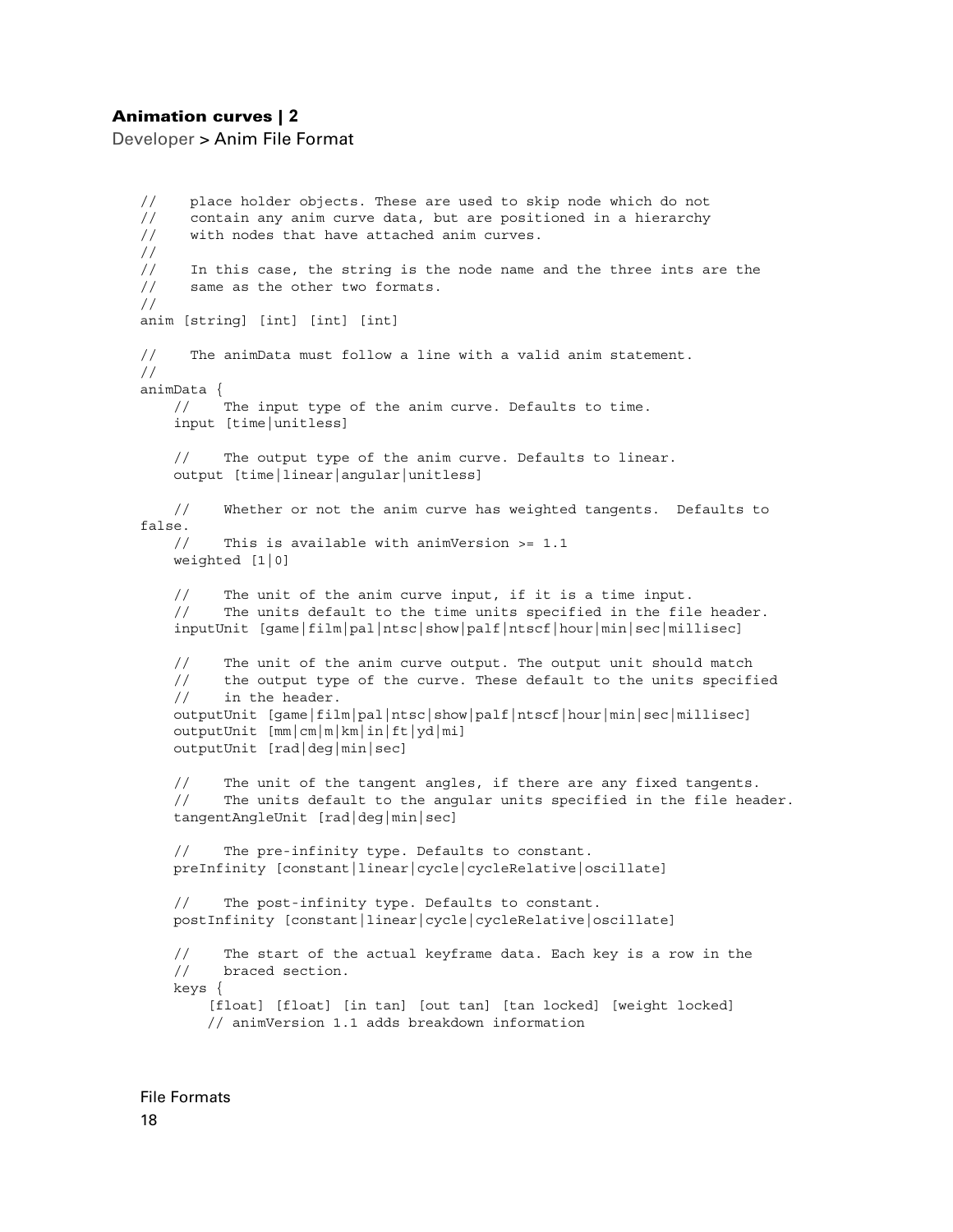Developer > Anim File Format

```
 [float] [float] [in tan] [out tan] [tan locked] [weight locked] 
[breakdown]
 .
 .
 .
// The first two values are the input and output values in the
        // units defined by the inputUnit and outputUnit keywords.
         // The in and out tangents should be valid tangent types.
         // These are followed by three int values for tangent locking,
         // weight locking and the breakdown flag. If they are 0, the values
         // are unlocked, or not a breakdown, otherwise they are locked.
         //
         // If either, or both, or the tangents are fixed, then additional 
         // information is needed: a tangent angle and weight.
         // These two values, per fixed tangent, are added at the end of 
         // the above line.
         //
         // For example:
         // 1.0 2.0 fixed linear 1 1 0 62.345 0.04;
         // 
         // In the above case, 62.345 is the tangent angle for the first 
         // tangent and the tangent weight is 0.04.
         //
        // An example with two fixed tangents:
         // 1.0 2.0 fixed fixed 1 1 0 62.345 0.04 45.3 0.023;
     }
}
The pattern of an anim line followed by animData should be used until all of 
the anim curves are described.
The following example is an animated joint chain consisting of 4 joints. The 
first three joints are animated and the fourth joint is not animated.
animVersion 1.1;
mayaVersion 2.0;
timeUnit ntsc;
linearUnit cm;
angularUnit deg;
startTime 1;
endTime 30;
anim rotate.rotateX rotateX joint1 0 1 0;
animData {
  input time;
  output angular;
   weighted 0;
  preInfinity constant;
  postInfinity constant;
  keys {
    1 0 linear linear 1 1 0;
     30 0 linear linear 1 1 0;
   }
}
```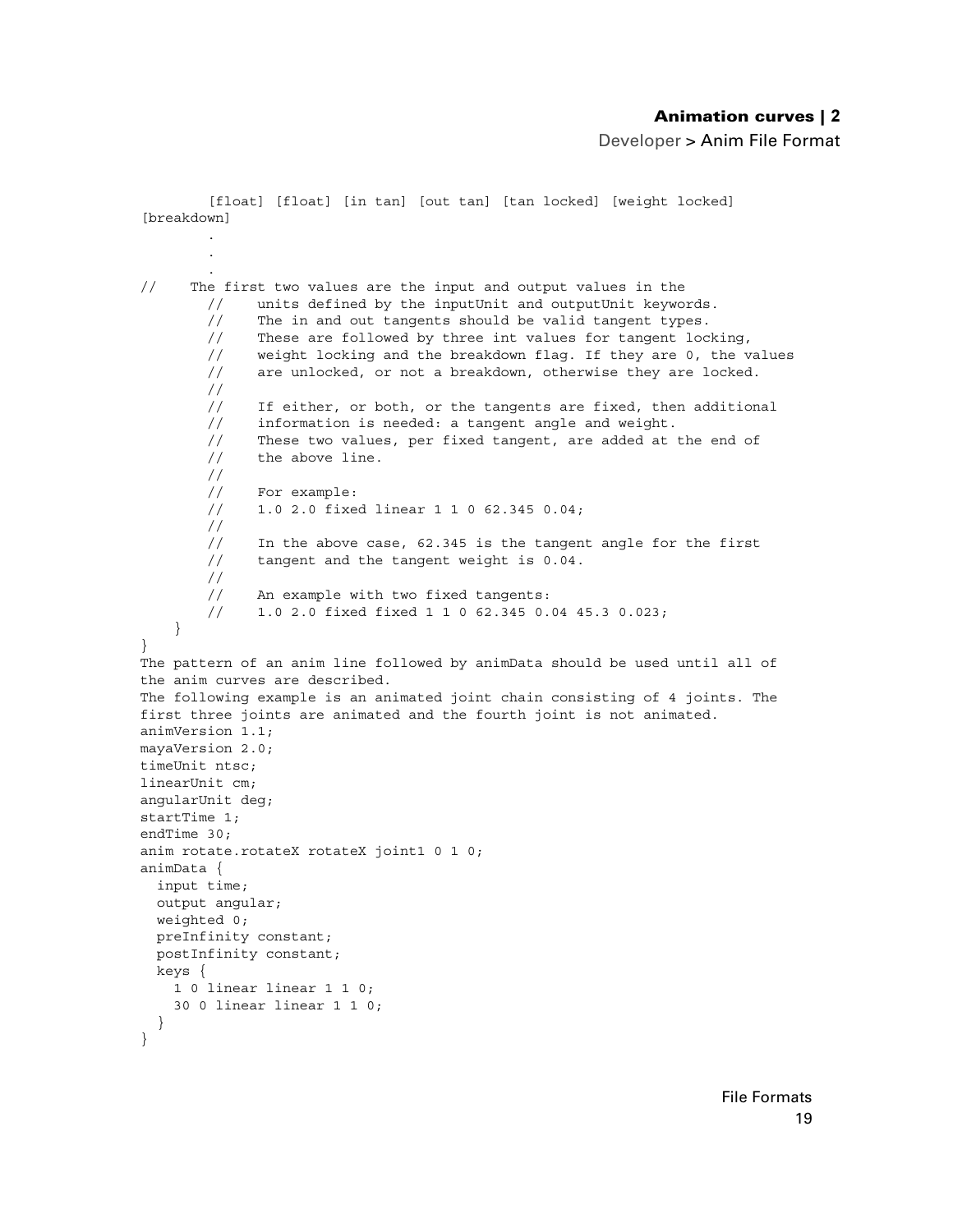Developer > Anim File Format

```
anim rotate.rotateY rotateY joint1 0 1 1;
animData {
  input time;
  output angular;
  weighted 0;
  preInfinity constant;
  postInfinity constant;
  keys {
    1 0 linear linear 1 1 0;
    30 0 linear linear 1 1 0;
   }
}
anim rotate.rotateZ rotateZ joint1 0 1 2;
animData {
  input time;
  output angular;
  weighted 0;
  preInfinity constant;
  postInfinity constant;
  keys {
     1 0 spline spline 1 1 0;
    10 -16.774359 spline spline 1 1 0;
     15 -1.6493069 spline spline 1 1 0;
     22 -3.064691 spline spline 1 1 0;
     30 0 spline spline 1 1 0;
  }
}
anim rotate.rotateX rotateX joint2 1 1 0;
animData {
  input time;
  output angular;
  weighted 0;
  preInfinity constant;
  postInfinity constant;
  keys {
   1 0 linear linear 1 1 0;
    30 0 linear linear 1 1 0;
   }
}
anim rotate.rotateZ rotateZ joint2 1 1 1;
animData {
  input time;
  output angular;
  weighted 0;
  preInfinity constant;
  postInfinity constant;
  keys {
    1 0 spline spline 1 1 0;
    10 60.962438 spline spline 1 1 0;
     15 106.06094 spline spline 1 1 0;
```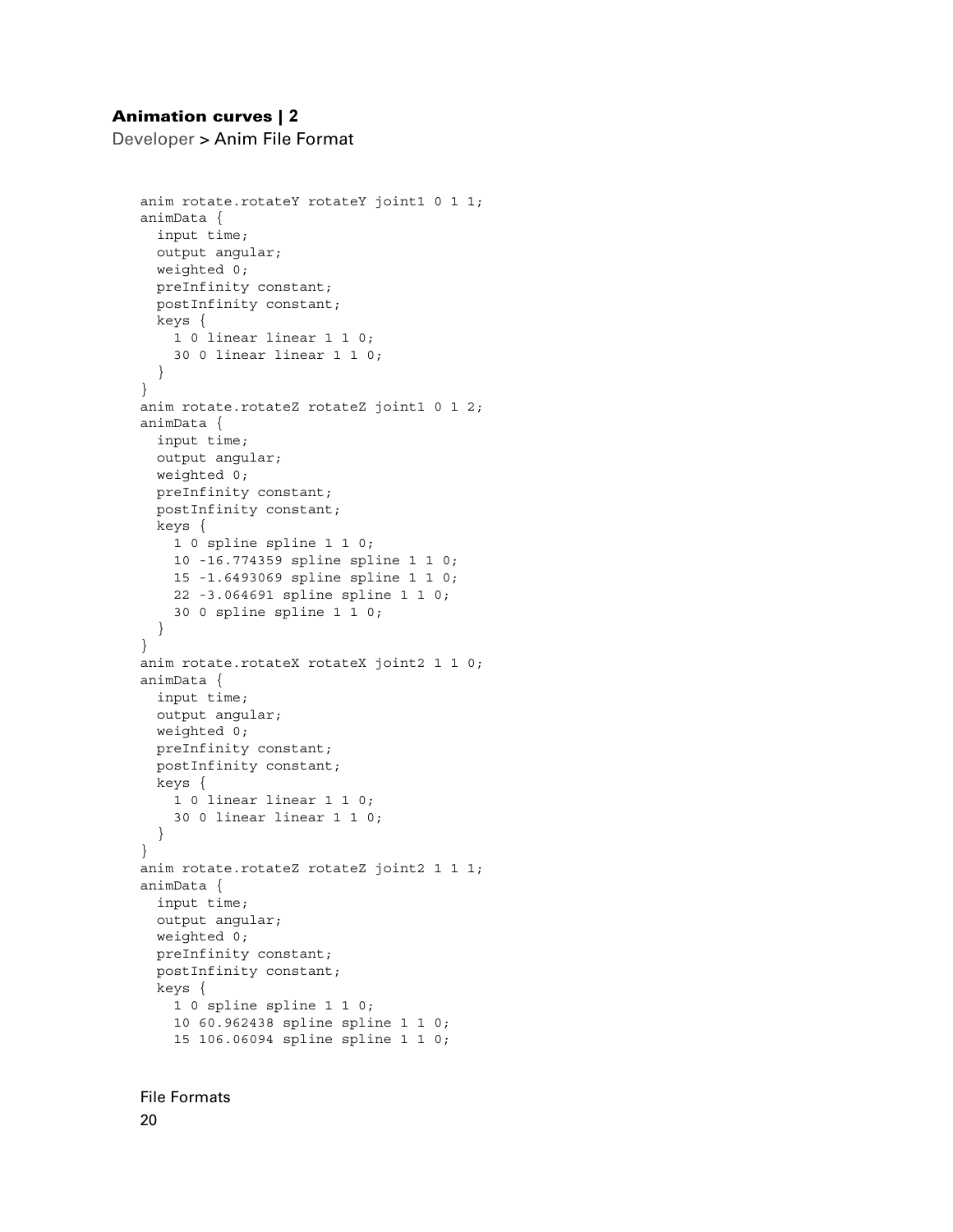Developer > Anim File Format

```
 22 33.259896 spline spline 1 1 0;
     30 0 spline spline 1 1 0;
  }
}
anim rotate.rotateX rotateX joint3 2 1 0;
animData {
  input time;
  output angular;
  weighted 0;
  preInfinity constant;
  postInfinity constant;
  keys {
   1 0 spline spline 1 1 0;
    10 0 spline spline 1 1 0;
    15 0 spline spline 1 1 0;
    22 0 spline spline 1 1 0;
     30 0 spline spline 1 1 0;
  }
}
anim rotate.rotateY rotateY joint3 2 1 1;
animData {
  input time;
  output angular;
  weighted 0;
  preInfinity constant;
  postInfinity constant;
  keys {
    1 0 spline spline 1 1 0;
    10 0 spline spline 1 1 0;
    15 0 spline spline 1 1 0;
    22 0 spline spline 1 1 0;
     30 0 spline spline 1 1 0;
   }
}
anim rotate.rotateZ rotateZ joint3 2 1 2;
animData {
  input time;
  output angular;
  weighted 0;
  preInfinity constant;
  postInfinity constant;
  keys {
     1 0 spline spline 1 1 0;
     10 0 spline spline 1 1 0;
     15 0 spline spline 1 1 0;
     22 0 spline spline 1 1 0;
     30 0 spline spline 1 1 0;
  }
}
anim joint4 3 0 0;
```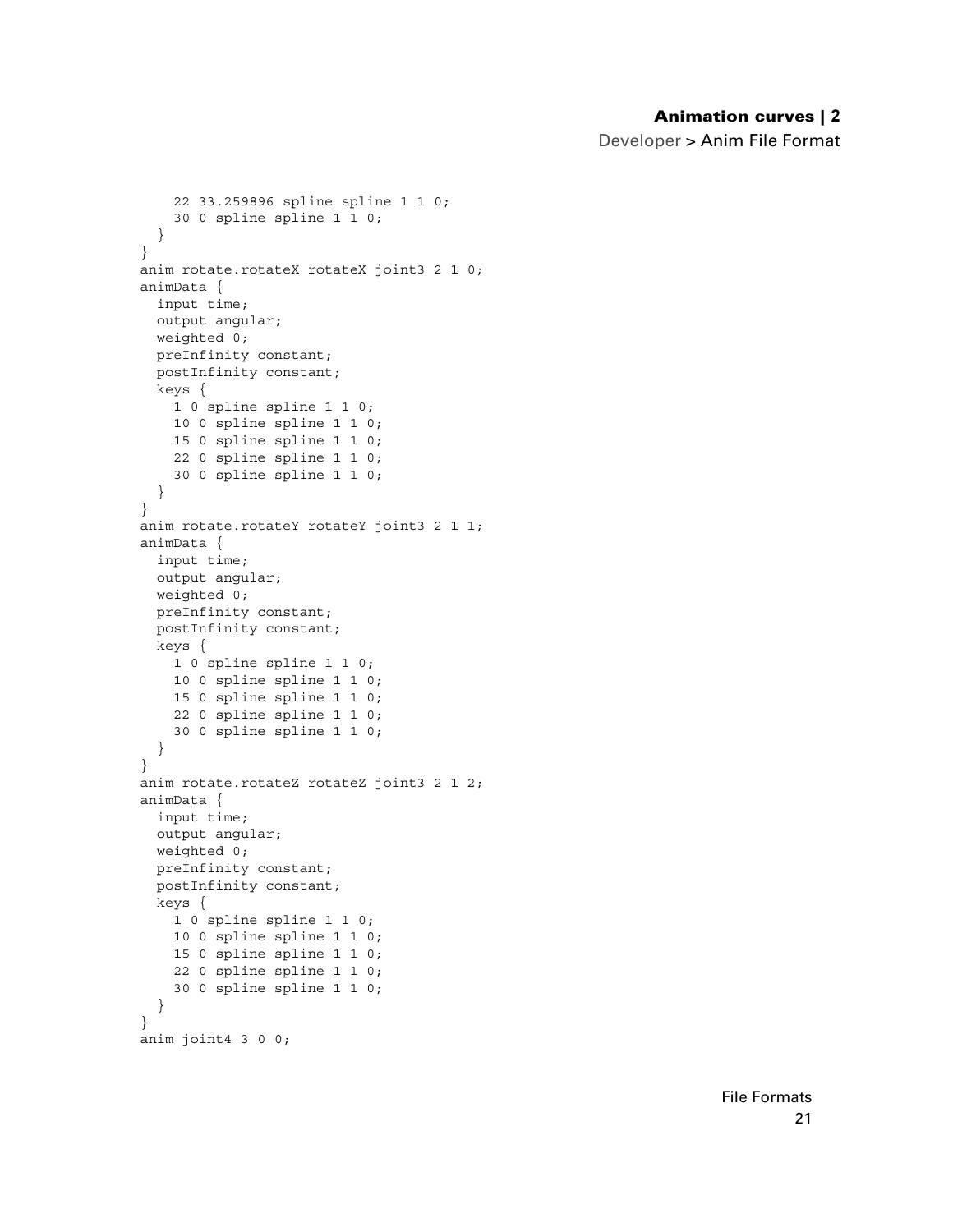Developer > Anim File Format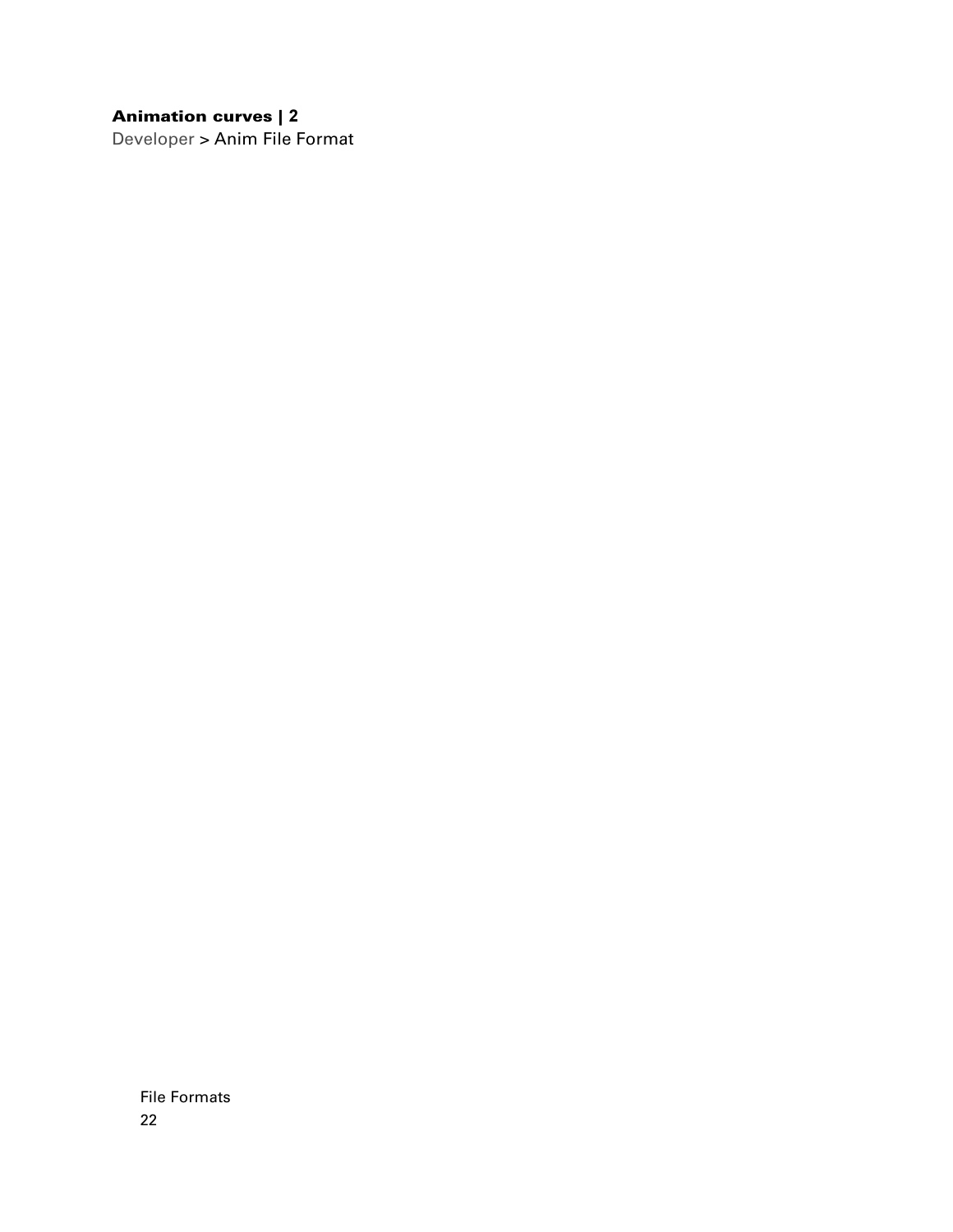# <span id="page-22-1"></span><span id="page-22-0"></span>**Developer File formats**

## <span id="page-22-3"></span><span id="page-22-2"></span>**Maya IFF**

## <span id="page-22-4"></span>Overview of Maya IFF

<span id="page-22-10"></span>Maya outputs images in the Interchange File Format (IFF). IFF is a generic structured file access mechanism, and is not limited to images - for example, AIFF files are audio IFF. IFF images can have 8 or 16 bit per channel RGB, and optionally Alpha, and can optionally contain a 32-bit floating point depth map (sometimes called a Z-buffer).

## <span id="page-22-5"></span>Generate IFF files with Maya

#### **Rendered images**

<span id="page-22-9"></span>Rendered images can be saved as IFF files. These IFF files have RGBA data with no depth map, by default. For example:

- **1** Load a scene, such as cone.ma
- **2** Switch to rendering mode, and select Render into new window from the Render menu.
- **3** When the render has finished, use the right mouse button to click on the image and select Save image from the Images menu.
- **4** Enter a file name in the file browser. The output image should look like cone.iff:

<span id="page-22-7"></span><span id="page-22-6"></span>

#### **Shadow maps**

<span id="page-22-8"></span>Light sources in Maya can read and write shadow maps. These shadow maps are stored as a depth map in an IFF file. The depth map may be either a traditional Z buffer or a midmap. The stored value for a midmap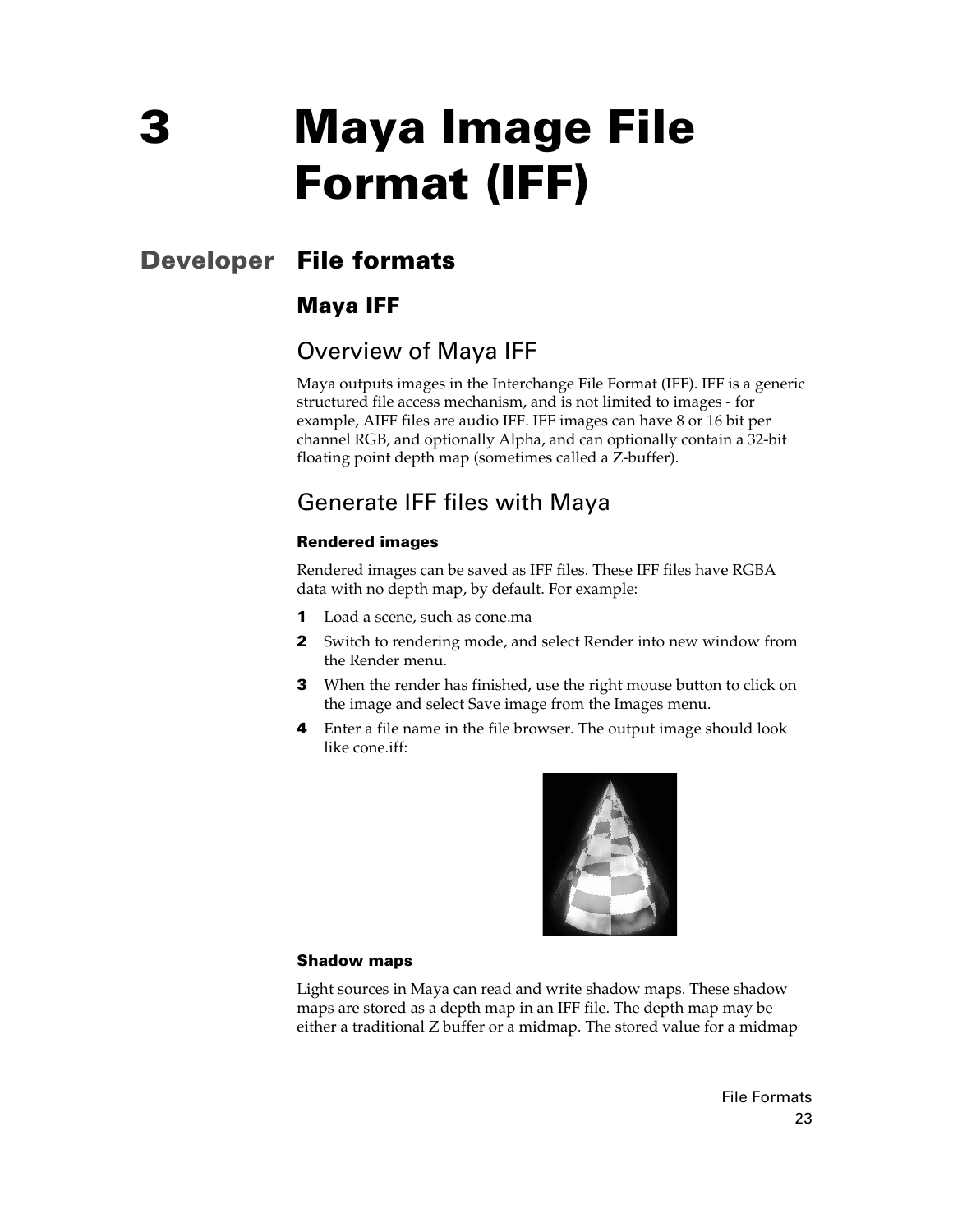Developer > View and convert IFF images

is half of the distance between the first and second surfaces. Midmaps reduce the number of incorrect self shadowing occurrences. For more information on midmaps, see Graphics Gems 3, p. 338.

Different light sources produce different shadow maps. A spot light subtending an angle below 90 degrees will produce one shadow map. If the subtended angle is greater than 90 degrees, it will produce five shadow maps - one central and five peripheral. A point light will produce one shadow map in a simple scene, and up to six shadow maps in more complicated scenes.

Try the following example:

- **1** Load a scene with a light in it, such as torusShadow.ma
- **2** Select the light and open the Attribute Editor.
- **3** Expand the Shadows section.
- **4** Check the Use depth map check box in the Depth Map Shadow Attributes section.
- **5** If you want a midmap, check the Use Mid Dist Depth Map check box in the same section.
- **6** Check the Write shadow map check box in the same section. Enter a file prefix in the Depth map name text field.
- **7** Render a scene.
- **8** You should now have one file\*, each beginning with the prefix selected in step 6. The suffix will be the name of the light source and then the type of shadow map generated. For the torusShadow example, you should have one of two images, shadowmap\_pointLightShape1\_int.SM.iff or shadowmap\_pointLightShape1\_int.MIDMAP.SM.iff, depending upon your choice in step 5.

## <span id="page-23-0"></span>View and convert IFF images

<span id="page-23-2"></span><span id="page-23-1"></span>Included with Maya is a stand-alone program called fcheck that can view IFF images and depth maps. The imgcvt program is able to convert IFF files to other formats (IRIX and Linux and Windows only). On IRIX, Linux and Windows, use the imgcvt program to convert IFF files to other formats.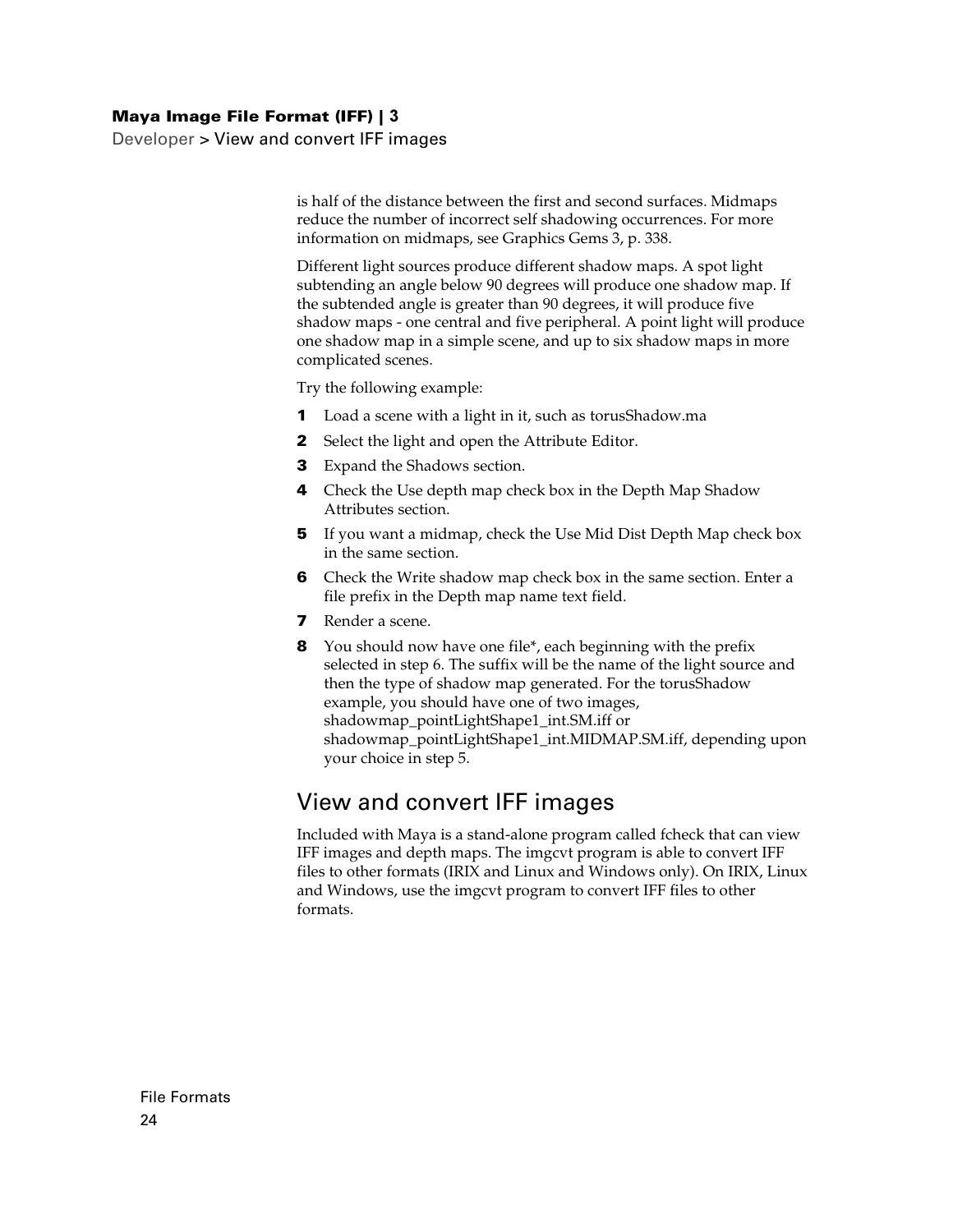Developer > Program with the IL and FL libraries

## <span id="page-24-0"></span>Program with the IL and FL libraries

<span id="page-24-6"></span>To use IFF images in custom software, we recommend using the IL and FL libraries. The FL library is for use with generic IFF files. 99% of the time, it won't be necessary to work with this directly. The IL library—based on the FL library—deals specifically with IFF images, and is much more useful for image reading and writing.

The IL library abstracts the contents and format of the file. You can specify the format in which to retrieve the data, and the library deals with the nitty gritty details. Using the library is fairly straightforward, and most of the necessary information can be gleaned by reading through the example programs listed below in the Maya Developer's Tool Kit.

Note For stand-alone applications, the IL and FL libraries must be linked in. Maya includes these libraries, though, so plug-ins don't have to link in any special libraries.

## <span id="page-24-5"></span><span id="page-24-1"></span>Use example programs

To access these example programs and their descriptions, see the *Maya API Developer's Manual*, *Maya Example Plug-in Descriptions*, *Miscellaneous plug-ins*.

**iffInfoCmd**—a plug-in that retrieves information about an image. Requires iffreader.

**iffPixelCmd**—a plug-in that retrieves the value of any pixel in an image. Requires iffreader.

**iffPpmCmd**—a plug-in that converts an IFF to a PPM. Requires iffreader.

## <span id="page-24-2"></span>Additional resources

#### <span id="page-24-3"></span>IL and FL man pages

The IL and FL man pages contain documentation for each of the functions that can be called from a plug-in to manipulate IFF files. See the **IFFmanPages** for details.

#### <span id="page-24-4"></span>fcheck man page

The fcheck program provided with Maya allows you to view IFF files directly. See **"Overview of FCheck"** in the *Rendering Utilities* book for details.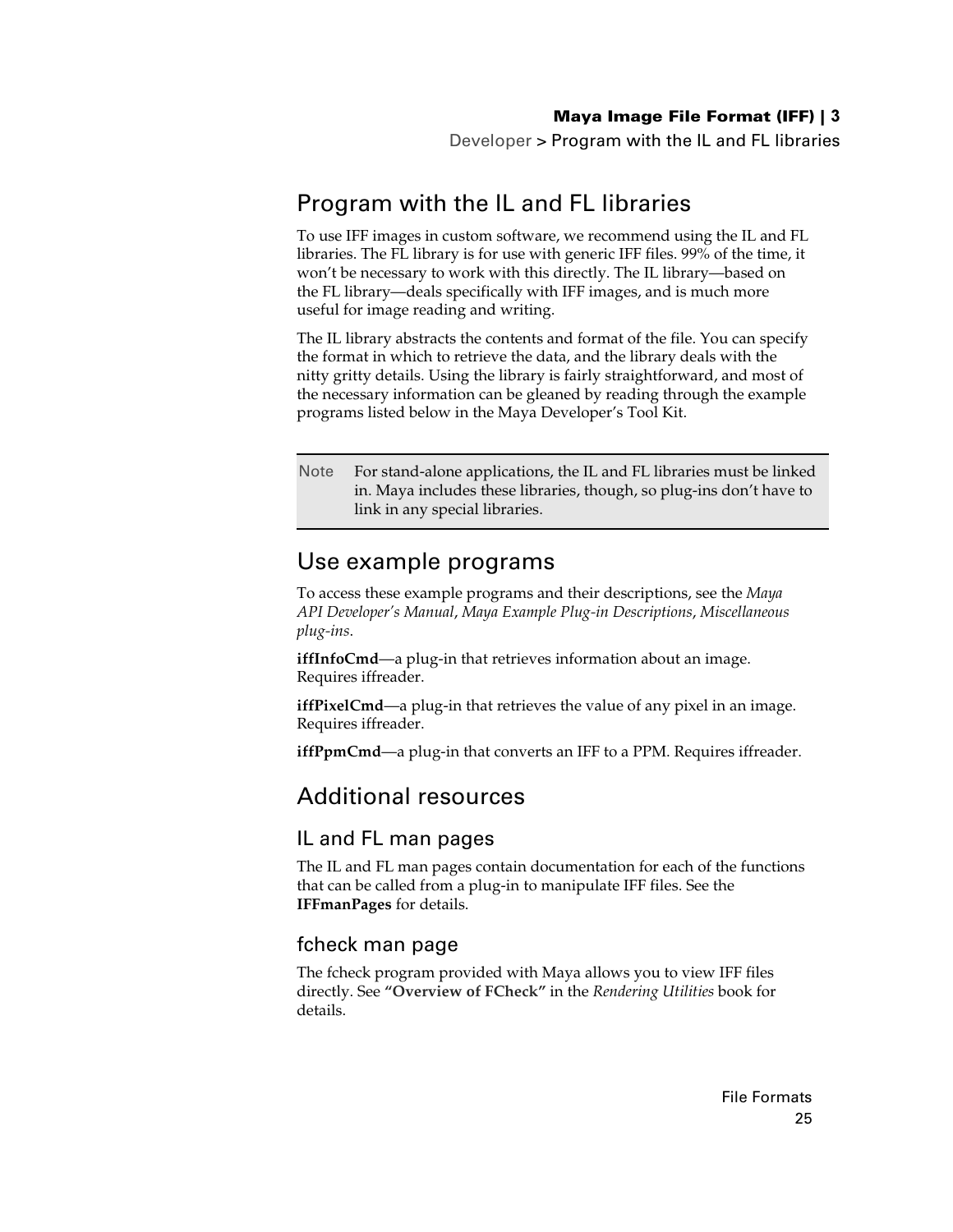Developer > IFF Format overview

#### <span id="page-25-0"></span>imgcvt man page (IRIX, Linux and Windows only)

The imgcvt program provided with Maya allows you to convert IFF files to other formats. See **"imgcvt"** in the *Rendering Utilities* book for details.

## <span id="page-25-1"></span>IFF Format overview

<span id="page-25-5"></span>The following is a quick description of the flib library. It implements a generic structured file access mechanism based on a generalized IFF format. This is what we currently use for images and textures.

#### <span id="page-25-2"></span>Kernel

#### <span id="page-25-3"></span>File type independence

The primary goal of the flib library is to present all file accesses in a homogeneous manner. Disk files, pipes, memory segments, and so on are all logically represented as files and are manipulated through the same set of functions. The flib kernel is composed of eight functions: FLopen, FLreopen, FLclose, FLread, FLwrite, FLseek, FLtell and FLflush. These low level IO routines can be used instead of the libc routines (open, fopen, read, fread, write, fwrite...).

Another advantage is the removal of certain restrictions caused by the files opening mode. For example, writing in a read open pipe file (such as "pipe:cat file") is made possible.

<span id="page-25-4"></span>FLopen uses naming conventions to identify the type of logical file you wish to handle (no longer necessary to specify different methods for open, popen, fopen, socket, and so on). The currently recognized names are:

| File name             | <b>Description</b>                                            |
|-----------------------|---------------------------------------------------------------|
| name                  | ordinary disk file                                            |
| name.Z                | compressed file                                               |
| mmap:name             | memory mapped file                                            |
| pipe:cmd [args]       | standard input (output) of cmd                                |
| fd:#                  | file descriptor number $\#$ , 0,1,2 for stdin, stdout, stderr |
| stdin, stdout, stderr | aliases for descriptors 0,1 and 2                             |
| host:name             | file on remote host                                           |
| user@host:name        | file on remote host accessed via user account                 |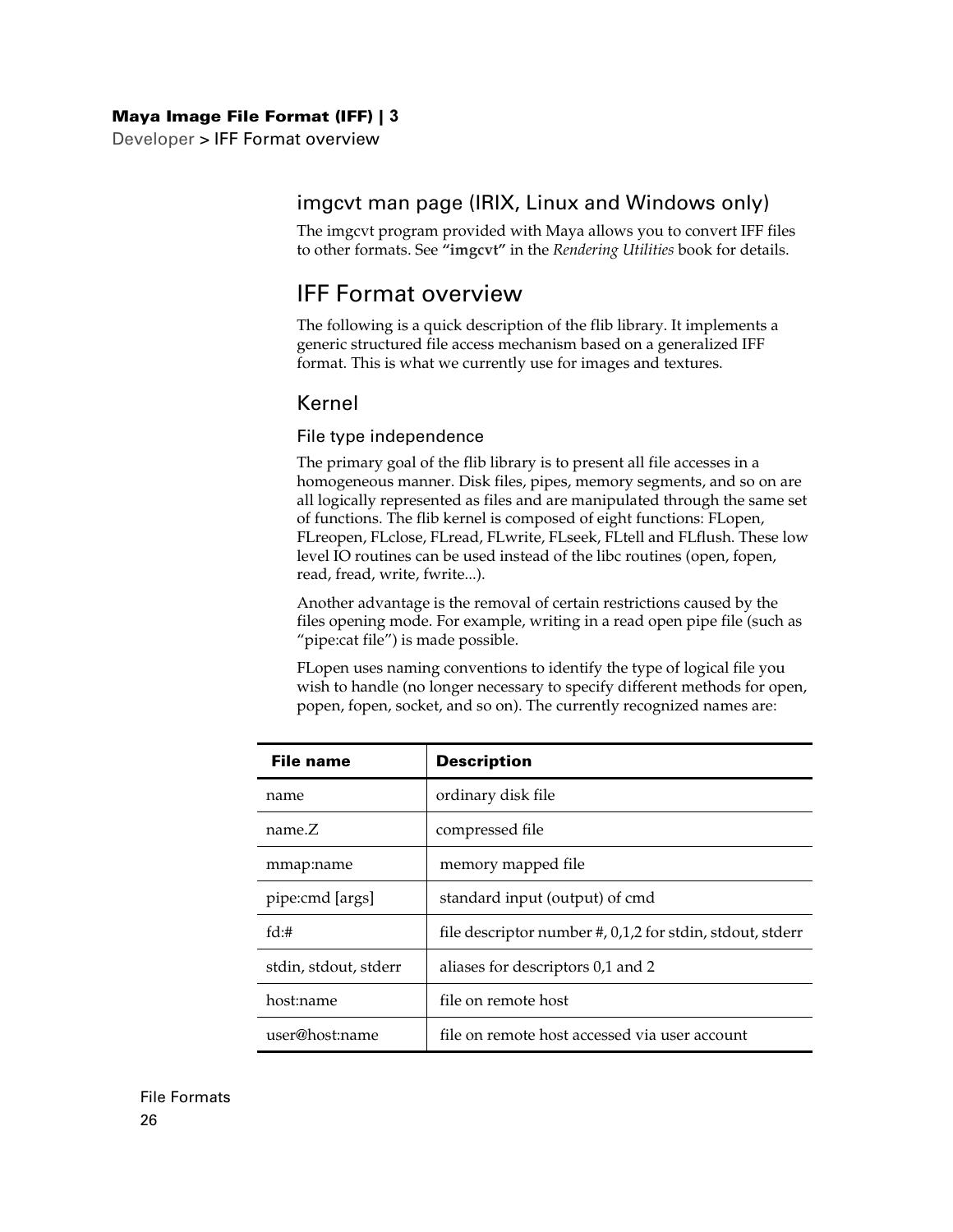<span id="page-26-3"></span>Developer > IFF Format overview

| File name | <b>Description</b>             |
|-----------|--------------------------------|
| mem:addr  | memory segment at address addr |

Certain limitations exist depending on the exact nature of the opened file object (e.g. can't FLseek on a pipe).

<span id="page-26-8"></span><span id="page-26-7"></span><span id="page-26-4"></span>Files are buffered when this makes sense. Transfers can equally be accelerated by minimizing the amount of memory moves. FLbgnread, FLendread, FLbgnwrite and FLendwrite allow you to gain direct access to the read/write buffers in the library. These are particularly efficient for memory mapped files.

#### Format independence

<span id="page-26-10"></span>File access libraries based on flib can provide an extra degree of independence with respect to the format of the data it contains by using the FLfilter function which lets you pass a file through an external filter before reading/writing it.

#### Control

<span id="page-26-18"></span><span id="page-26-15"></span><span id="page-26-14"></span><span id="page-26-13"></span><span id="page-26-12"></span><span id="page-26-9"></span>Error handling is similar to that offered by the standard C IO functions and system calls. The state variable flerror is modified when a error occurs and several functions are provided to allow access to this value: FLerror, FLseterror, FLperror, FLstrerror, FLoserror, and FLsetoserror. The set of errors that are handled is a superset of the IRIX and Linux standard errors (errno, strerror, h\_errno and hstrerror if supported by the system).

IO functions are implemented to avoid cascading errors. However, it is strongly suggested that you do not attempt to continue reading/writing when an error occurs.

<span id="page-26-6"></span>Certain parameters of the library can be modified by calling FLconfig: creation of temporary files, mapping, automatic compression/ decompression.

<span id="page-26-16"></span><span id="page-26-2"></span>FLsetpath and FLaddpath allow you to define and augment the path used to resolve file names for read access.

<span id="page-26-19"></span><span id="page-26-17"></span><span id="page-26-11"></span><span id="page-26-5"></span>FLbuildpath and FLfreepath are used to construct and destroy path that are activatable by the FLswitchpath call which optimizes frequent path changes. FLsetreorder can also be called to optimize path traversal.

#### <span id="page-26-0"></span>Structured files

<span id="page-26-1"></span>Flib implements a set of rules for file structure derived from IFF. The structure is based on the use of tags to identify blocks of data called chunks or structures of chunks called groups. Each tag is made up of four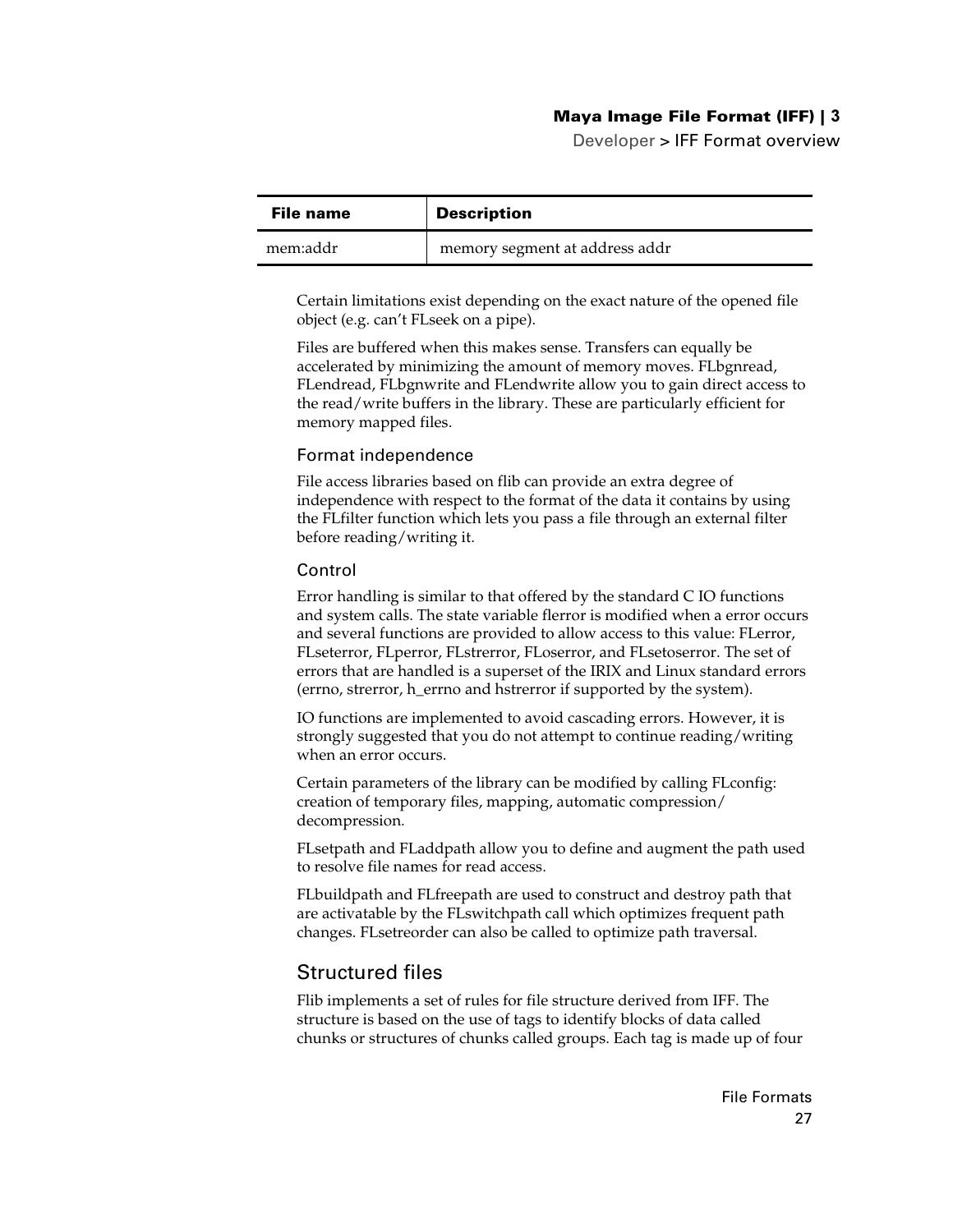Developer > IFF Format overview

characters and is immediately followed by the size of the chunk or group that it describes coded on 4 bytes. This structure is the same as in the IFF (Interchange File Format), with a few extensions. All data is written in big endian format, except for tags, which are handled as pseudo character strings. (Byte swapping is handled at compile time).

Block size data allows the parser to skip information it does not recognize.

There are two types of tags: tags that define the file structure (i.e groups) and tags that contain data.

#### Groups

<span id="page-27-4"></span><span id="page-27-3"></span><span id="page-27-2"></span><span id="page-27-1"></span><span id="page-27-0"></span>Four tags are used to arrange blocks into groups: FORM, CAT, LIST, and PROP. The first four characters following the size are used to identify the type of the group.

FORM defines the beginning of a data block, in a way similar to a C struct.

```
FORM 38 TEXT
      CHAR 6 "Times"
      CHAR 12 "Hello World"
EOF
```
is similar to

struct Text  $t = \{$ char  $*f = "Times"$ ; char \*c = "Hello World"; };

The size of the group (38) is equal to the size of the data it contains (6 plus 12) plus the size of the headers (4 for TEXT, 8 for CHAR 6 and 8 for CHAR 12) giving, in this case,  $6+12+4+8+8=38$ .

As in C structures you can nest groups as in the following example:

```
FORM 52 TEXT
      FORM 8 FONT
           CHAR 6 "Times"
           LONG 4 <12>
           LONG 4 < 0 >CHAR 12 "Hello World"
EOF
or in C terms:
struct Text t = \{struct Font f = \{char *n = "Times";
           int s = 12;int d = 0:
      };
      char *string = "Hello World";
```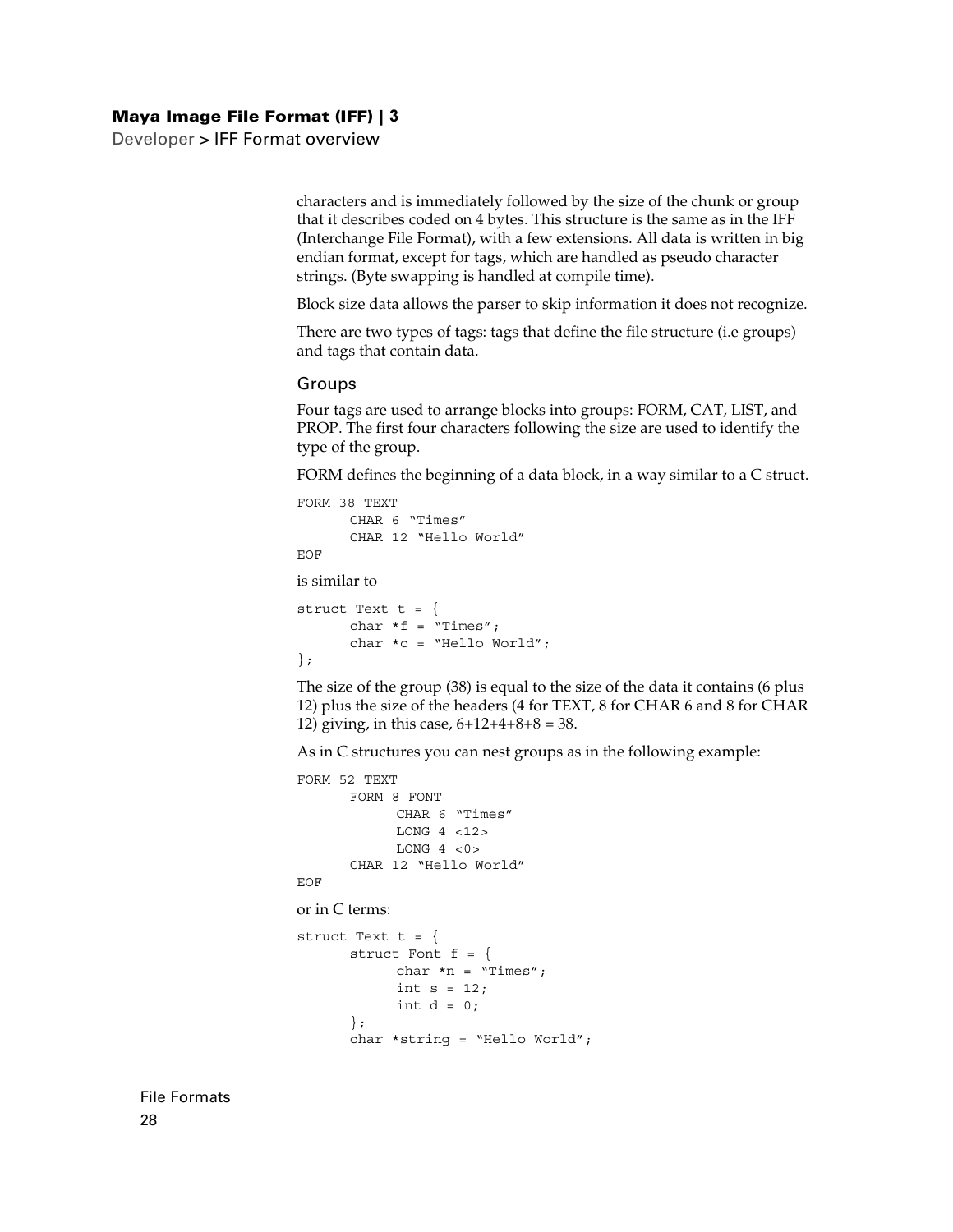Developer > IFF Format overview

};

This example may not show that blocks are not constrained to use a unique data type and may contain the equivalent of a complete C structure. The role of the FORM tag is to separate independent blocks of data that can be handled separately and to specify the meaning of each sub-unit. In the example above the CHAR chunk in the FONT FORM does not mean the same thing as the CHAR chunk in the TEXT FORM. The FORM tag is used to determine how you interpret an ordered set of data types.

CAT defines a concatenation of independent objects with no order relation between them. Two typical uses of CAT's are for libraries of objects (pictures in the upcoming example) or clipboards (second example).

```
CAT 3632 PICT
      FORM 1234 PICT ...
      FORM 2378 PICT ...
EOF
CAT 2130 CLIP
     FORM 1234 PICT ...
      FORM 876 DRAW ...
EOF
```
Searching through a structured file is generally greatly accelerated, even in a CAT that has no order amongst its members, through the knowledge of the size of every group or chunk specified in the header.

LIST defines an ordered set of objects (FORM data blocks) and, along with PROP, is used to group objects with similar properties, avoiding redundancy. For example a sequence of equal sized images might be represented in the following way:

One image would have a structure like:

```
FORM .... PICT
     IHDR 32 [image size info]
     BODY ... [image data]
```
EOF

then a sequence of like-sized images could be done as follows, sharing the common header information:

```
LIST ... ANIM
      PROP 44 PICT
           IHDR 32 
      FORM ... PICT
           BODY .... 
      FORM ... PICT
           BODY .... 
      FORM ... PICT
           BODY ....
```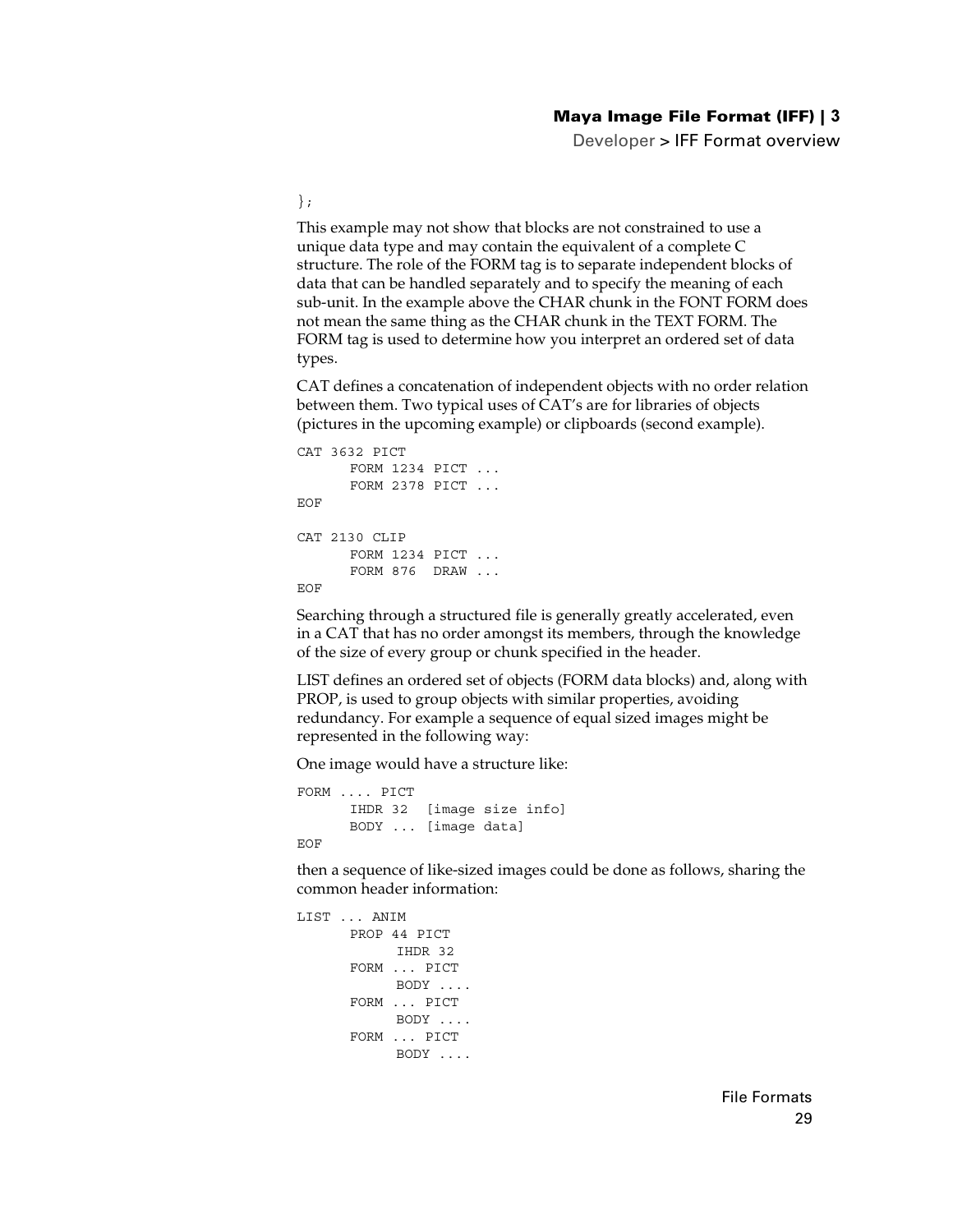Developer > IFF Format overview

EOF

The information specified in a PROP construct applies until the end of the LIST. They can be redefined locally in a FORM the same way local C variables can (in the above example the common IHDR is valid in all PICTs that don't include an IHDR block of their own.

#### <span id="page-29-1"></span>Data blocks

Data blocks are defined by:

[tag] [size] [data]

Example: an image could have the following structure:

FORM 12304 IMAG IHDR 200 ... picture header, size, maps ... LINE 800 ... data from line 1 ... LINE 800 ... data from line 2 ... ... for a library: CAT 64200 IMAG FORM 12304 IMAG IHDR 200 ... FORM 12304 IMAG ... and for a sequence, LIST 64200 IMAG PROP 208 IMAG IHDR 200 ... Common header ... FORM 12394 IMAG ... FORM 12304 IMAG IHDR 200 ... Local redefinition ... ...

#### Alignment considerations

<span id="page-29-0"></span>IFF blocks align to 2 byte boundaries. The size specified in the header does not take the padding into account. Current machines typically align their memory on 4 or 8 byte boundaries. Flib uses 8 extra TAGS to let you specify alignment information. Four are used to align to four byte boundaries (FOR4, CAT4, LIS4 and PRO4) and four are used to align to 8 byte boundaries (FOR8, CAT8, LIS8 and PRO8).

Data blocks inherit the alignment of the group that contains them (as well as any sub-groups; hence it's illegal to create a group aligned to 2 byte boundaries inside a group aligned to 4 byte boundaries. However the reverse is perfectly valid.)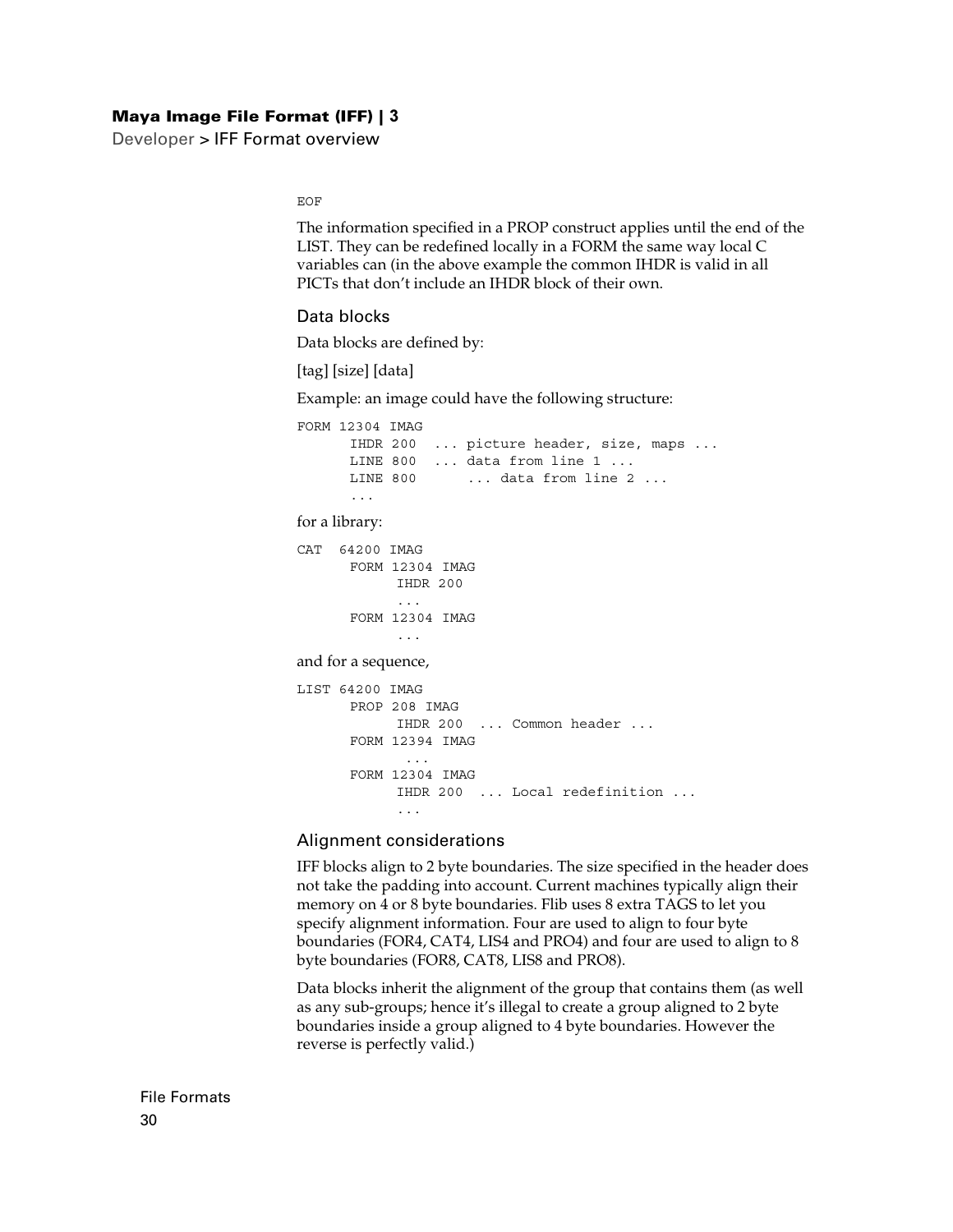<span id="page-30-5"></span>Developer > Introduction to the image library

#### Extensions

<span id="page-30-3"></span>One of the major constraints of IFF is that you have to know the size of a group or a chunk before writing it to a file. If you want to change the information a block contains you have to be able to modify the header to reflect changes in the size of the structure. This poses no problem for seekable file (memory or disk files) but does pose problems for other types of files. Rather than create intermediate temporary files, flib implements a mechanism allowing you to say that you don't know the size of the block you are working on. Since negative block sizes are meaningless, two special values are set aside for this purpose: FL\_szFile, indicating that the size will be written in later once the entire group has been written and FL szFifo indicating that the size will not be written because the file is not seekable, A special zero sized block (GEND) is used to indicate the end of the structure.

#### <span id="page-30-4"></span>Functions

<span id="page-30-22"></span><span id="page-30-21"></span><span id="page-30-20"></span><span id="page-30-19"></span><span id="page-30-18"></span><span id="page-30-15"></span><span id="page-30-14"></span><span id="page-30-7"></span><span id="page-30-6"></span>Blocks can be read and written using calls to FLgetchunk and FLputchunk. For more direct control the user can call FLbgnget and FLbgnput to open a block. FLput and FLget supply services equivalent to FLread and FLwrite within a block. After appropriate number of FLput or FLget calls you close the block using FLendput or FLendget.

<span id="page-30-17"></span><span id="page-30-13"></span><span id="page-30-12"></span><span id="page-30-11"></span><span id="page-30-10"></span><span id="page-30-9"></span><span id="page-30-8"></span>Groups are handled using FLbgnrgroup, FLbgnWgroup, FLendrgroup and FLendwgroup. Flib also implements a generic parser, FLparse, that can scan a file and check its consistency as well install callbacks for each step of the parse (start of group end of group).

#### <span id="page-30-0"></span>Toolbox

<span id="page-30-16"></span>The flib library also provides tools for the handling of linked lists (FLxxxnode and FLxxxlist), buffers ((FLmalloc and al) and external filters (FLfilter and FLexec).

## <span id="page-30-1"></span>Introduction to the image library

<span id="page-30-24"></span>The IO image library is part of the flib library. A set of routines allows to read and write images in a structured file.

#### <span id="page-30-2"></span>File format

<span id="page-30-23"></span>The format of an image file is very flexible. Constraints on the number and relative position of the different blocks are minimal and often purely of a logical nature (for example, "the header must come before the pixel blocks" rather than more static constraints such as "the header begins at offset 124").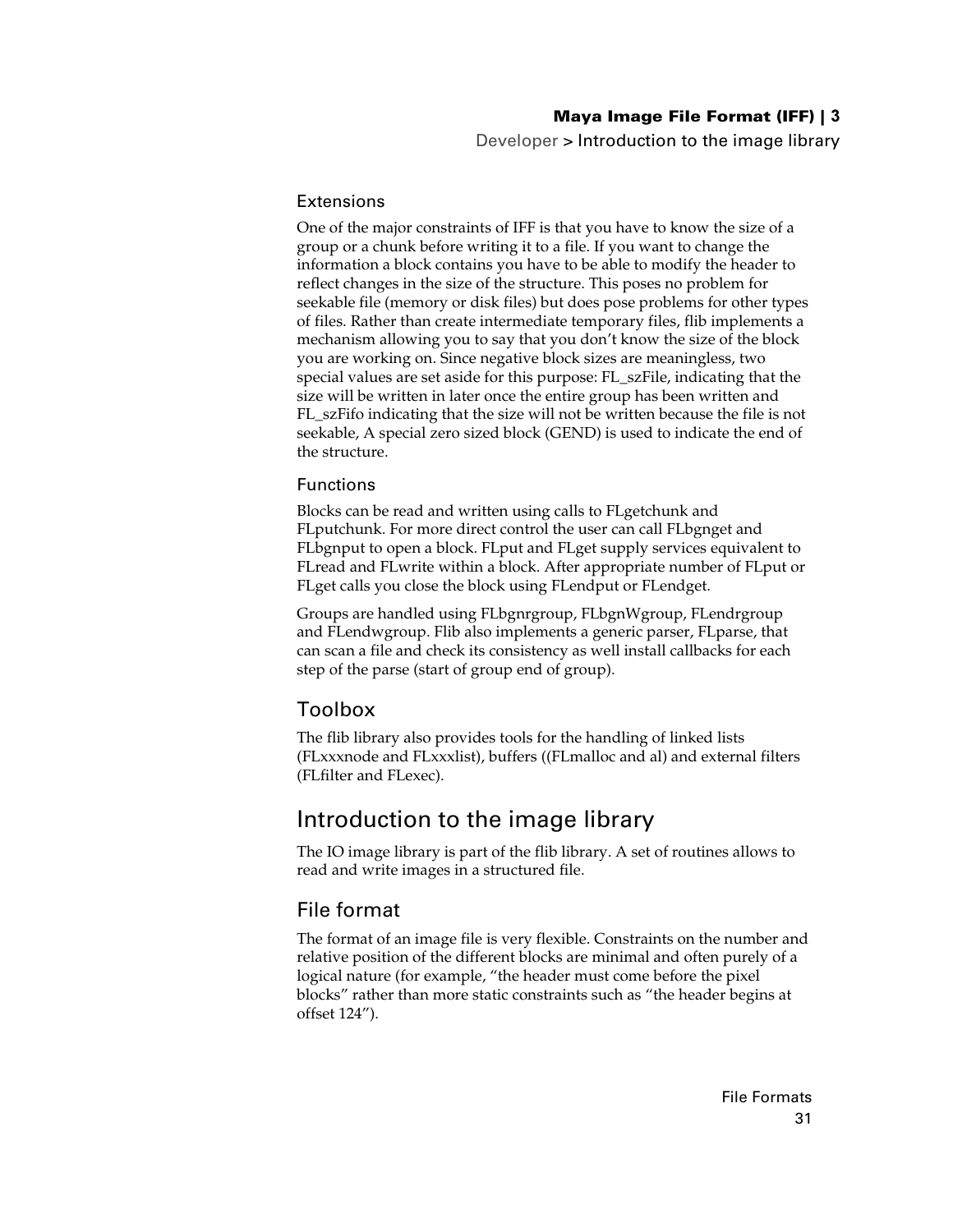Developer > Introduction to the image library

An image file being first and foremost a file (as far as flib is concerned) the user is free to insert extra blocks. A minimal image is composed of a FOR4 group (aligned to a word) of CIMG type containing, in the following order:

- **•** a BMHD header (bitmap header)
- **•** a FOR4 group of type TBMP (tiled bitmap)

Pixel information is contained in the TBMP group, which can be quickly skipped if necessary.

In its minimal version, the TBMP group contains pixel related data blocks, in some order. For example, for a picture divided in four tiles we have:

```
FOR4 <size> CIMG
      BMHD 24 ... definition of size, maps, etc...
      FOR4 <size2> TBMP
           RGBA <ttile1>... tile 1 pixels ...
           RGBA <ttile2>... tile 2 pixels ...
           RGBA <ttile3>... tile 3 pixels ...
           RGBA <ttile4>... tile 4 pixels ...
```
The header is defined by structure ILheader. RGBA blocks have the following structure:

 $[x1, y1, x2, y2]$ : tile coordinates (2 bytes each)

[pixels] : encoded according to compression mode.

If the image has a z-buffer, it is described by ZBUF blocks with the same structure as the RGBA blocks, RLE encoded.

**•** End fields. They display at the end of any image data, and will be displayed by fcheck. Calls to FLIB after image loading can be used to check for and retrieve this data. ILIB ignores these fields. The following four fields provide information about the image:

**HIST**—string data giving the Maya command line from which this image was created.

**VERS**—string data giving the Maya cut information.

**CLPZ**—depth map specific field giving the clipping planes used. This information is stored as two float values.

**ESXY**—eye x-y ratios. This is a depth map specific field used to compute the xy eye coordinates from the normalized pixel coordinates stored as two float values.

Note: The ILIB library does not support these end fields.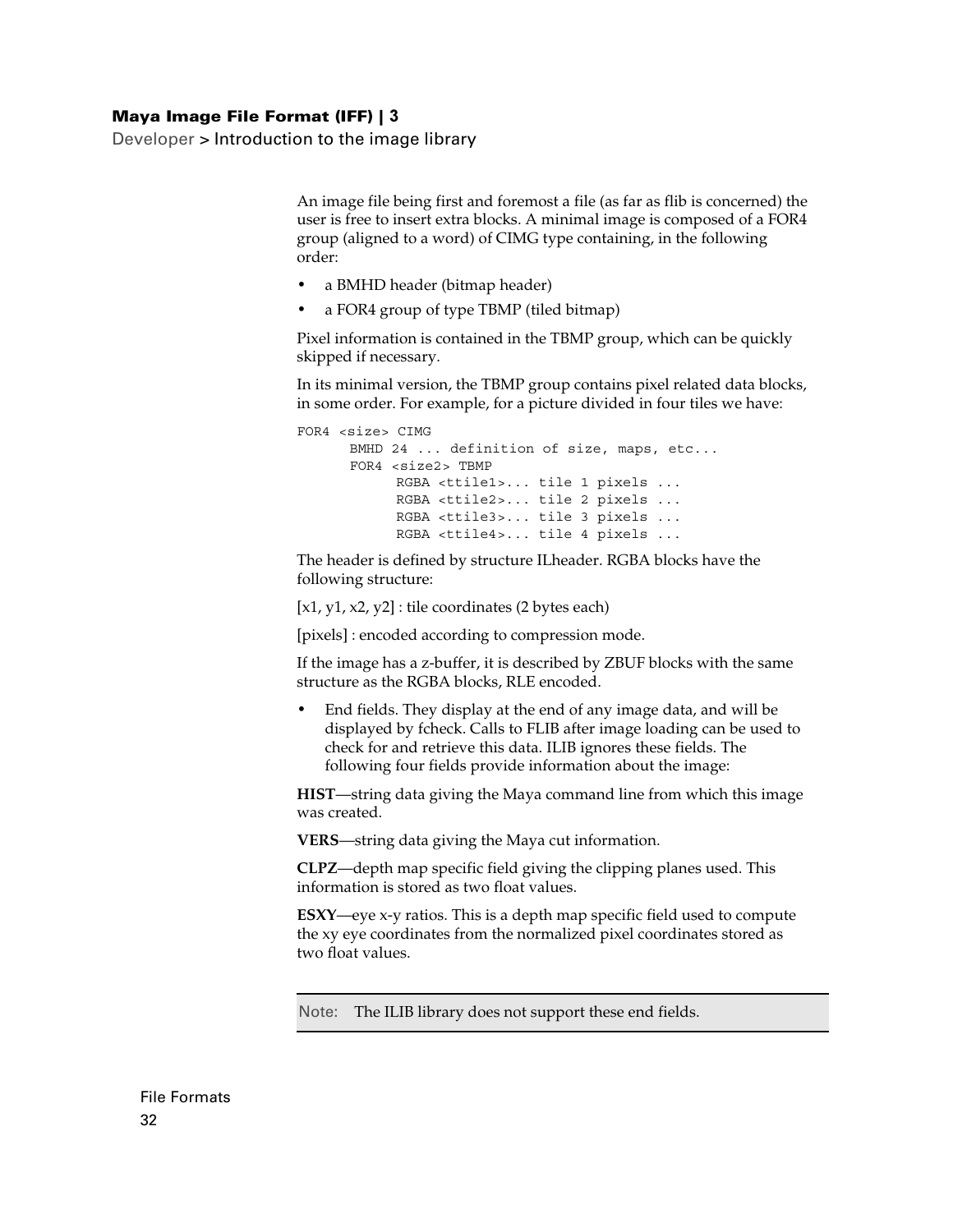Developer > Extensions to the IFF format

#### <span id="page-32-0"></span>Functions

<span id="page-32-6"></span>Some functions allow the reading and writing of images in line to line mode without worrying about tile management. Images can also be automatically zoomed and/or corrected (by lookup) during read (correction on compressed data being significantly more efficient). Finally, an automatic conversion system makes it possible to read images stored under other formats.

For more details on routines from the image library, see the man pages as well as "includes" and examples provided with the library.

## <span id="page-32-1"></span>Extensions to the IFF format

<span id="page-32-5"></span>PATH defines the search path for includes.

<span id="page-32-4"></span>INCL is an include block.

<span id="page-32-2"></span>EOVC is the end-of-variable-length-chunk marker.

<span id="page-32-3"></span>GEND is the end-of-group marker.

#### Syntax:

PATH # <directory names> INCL # <file names> EOVC szUnknown GEND 0

PATH and INCL are data chunks and thus inherit alignment.

EOVC and GEND are use in fifo files since the chunk and group sizes can not be random accessed. Creating groups or chunks with unspecified size on a fifo will give something like:

```
FORM sz_Fifo TYPE; start of form
      BLCK sz_Fifodata; block 1
     EOVC sz_Unknown; end of block 1
      .... ;
     BLCK sz_Fifodata; block 2
     EOVC sz_Unknown; end of block 2
      GEND 0 ; no more block in this FORM
```
EOVC is a block/group end marker, while GEND is understood as a request to close the current group, going up one level.

Using unknown sizes when writing a seekable file will produce a very similar structure except that no EOVC is written. This is very useful when parsing a file under construction since the end of group can be detected w/o any random access to the group header. The size field of GEND is set to zero to allow other standard IFF parsers to skip it silently. The EOVC's size field value will produce an error if read by a standard parser (w/o fifo extensions).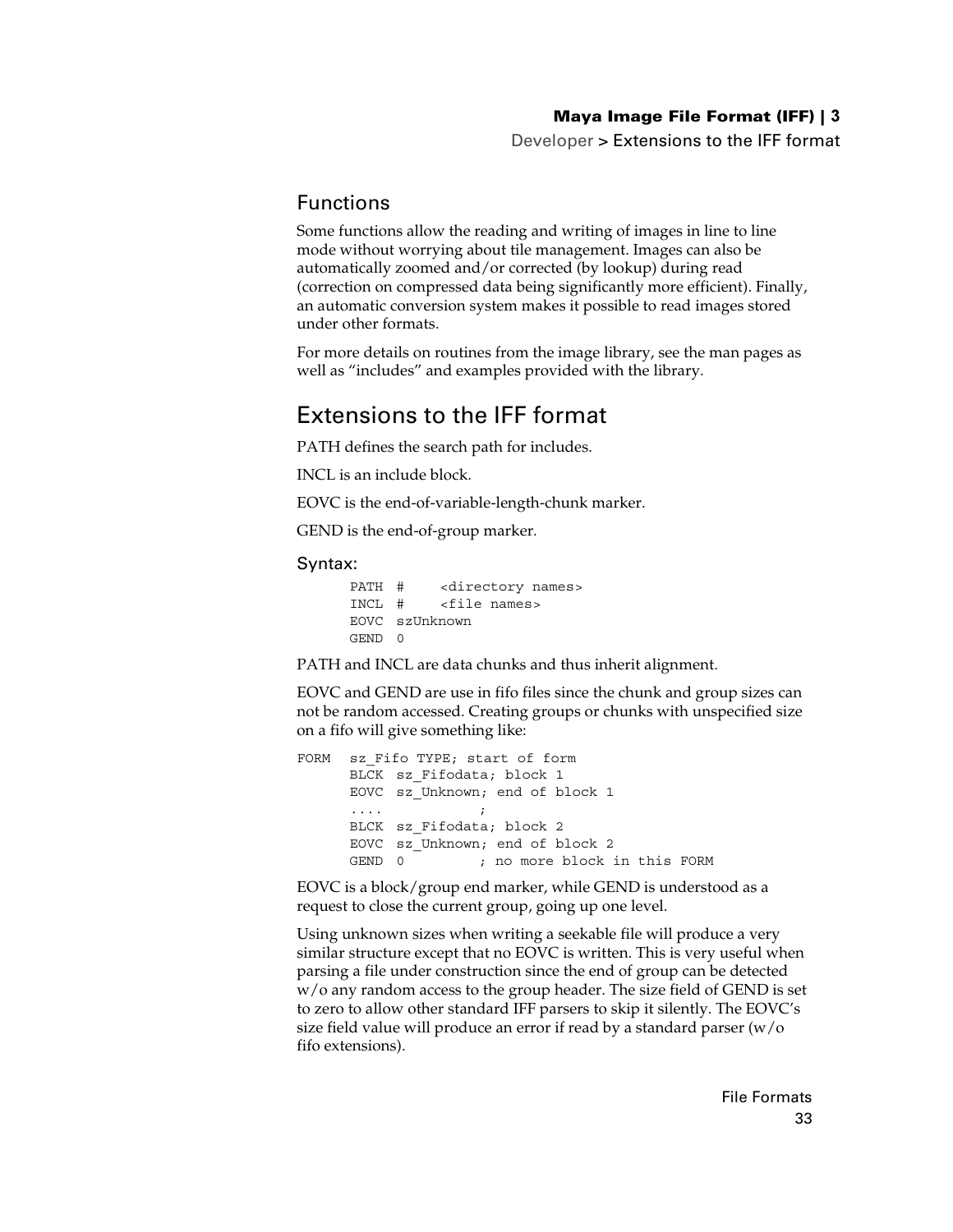Developer > Extensions to the IFF format

WarningFor compatibility with the previous version of the IFF parser GEND is still followed by sz\_Unknown (and EOVC sz\_Unknown if the file is a fifo).

Since there is no reliable way of skipping a block of unknown length it is STRONGLY RECOMMENDED that writer and reader of a fifo agree on the file's content.

Note that the implemented parser is smart enough to locate EOVCs in a file, but the skipping process is slow due to intensive read and compares. And again, this can NOT be considered 100% reliable.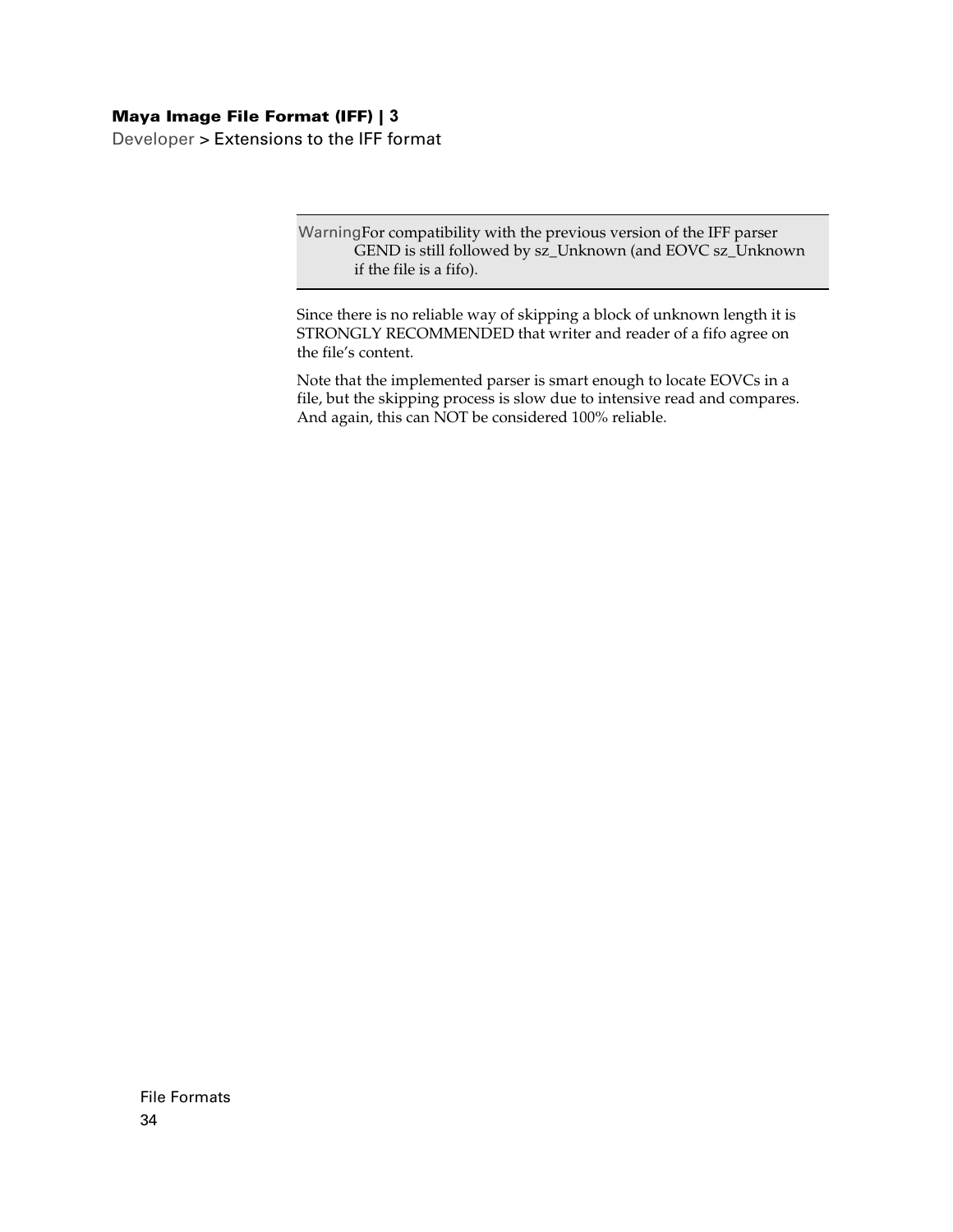# <span id="page-34-0"></span>**4 Channel move files (.mov)**

# <span id="page-34-1"></span>**Developer File formats**

## <span id="page-34-3"></span><span id="page-34-2"></span>Channel move files (.mov)

<span id="page-34-5"></span>A move file is an ASCII file that stores the channel data (such as x translate, y translate, and z translate).

## <span id="page-34-4"></span>Format

The .mov file is a matrix of numbers where rows represent frames and columns represent channels. There is one row for each frame in the .mov file and one column for each channel.

Each row must start on a new line and each column must be separated by spaces. The channel data is represented as doubles. This allows for roughly 16 significant digits.

The following is a sample format from a .mov file. It has four rows and six columns. This means that the sample shows the channel data for four frames and six channels.

```
1.000 0.000 0.900 36.0000.000
0.000
4.000 0.000 2.000 36.0000.000
8.000
0.000 9.500 16.0008.0000.000
0.000
9.450 0.000 0.000 50.0003.500
8.000
```
You can read and write .mov files to import and export motion data. Remember, however, that the .mov file is simply columns of numbers without any header information. In order for data to be written out and read back into the same objects and channels, the list of channels must be identical in the File Import/Export option boxes or with the movIn/ movOut commands.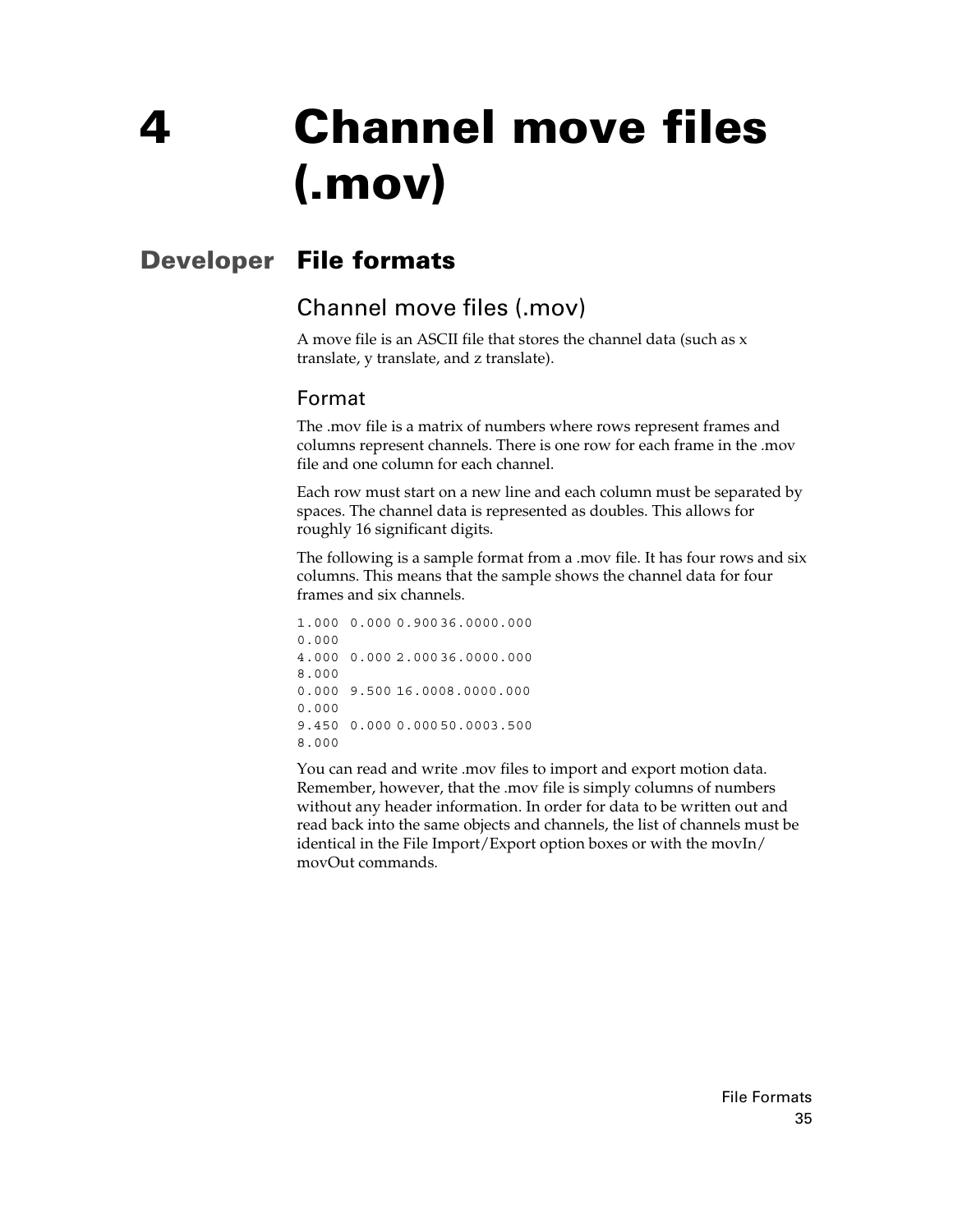## **Channel move files (.mov) |** 4

Developer > Channel move files (.mov)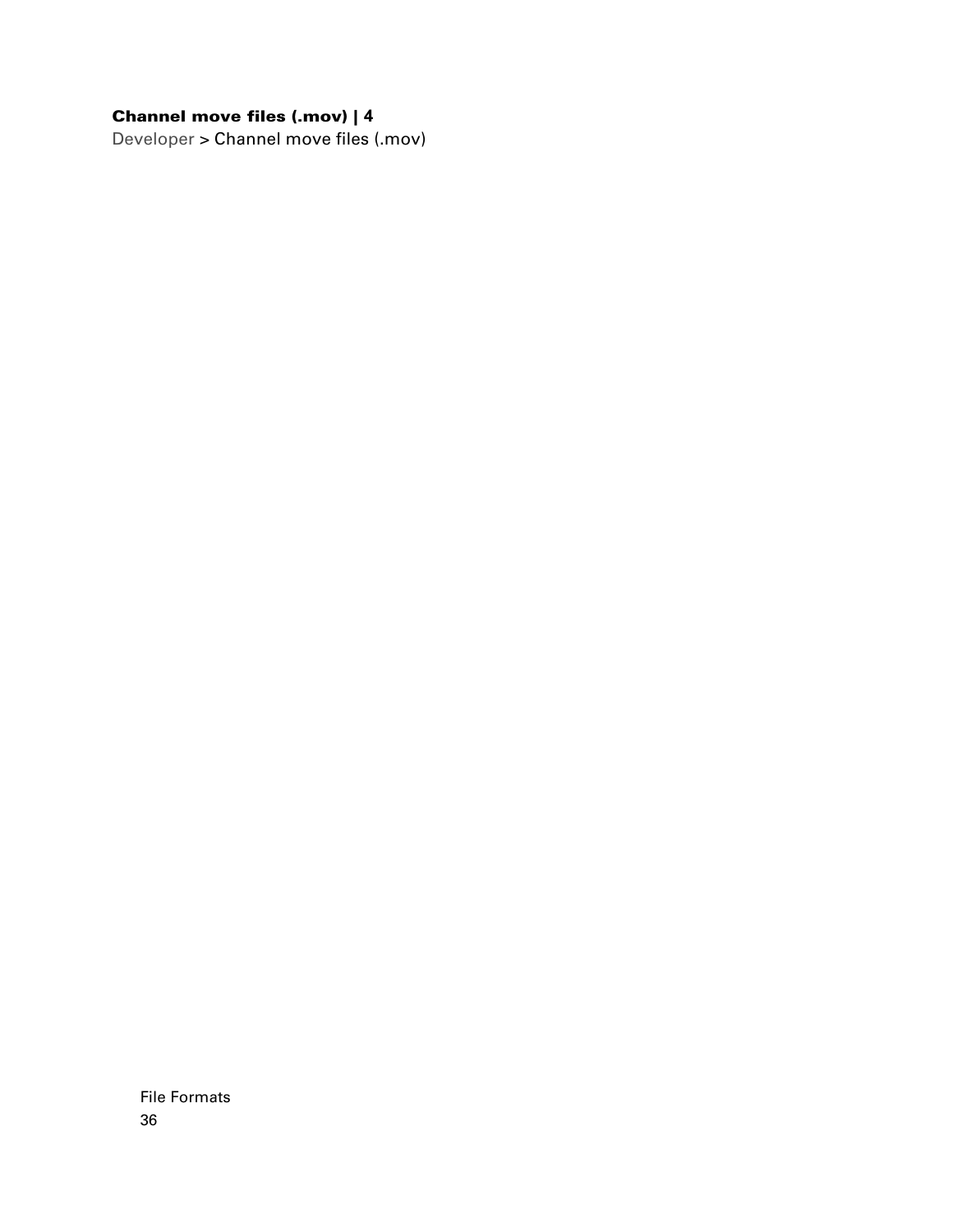# **Symbols**

| mov files.                                                                |  |  |  |  |  |
|---------------------------------------------------------------------------|--|--|--|--|--|
| channel data $\ldots \ldots \ldots \ldots \ldots \ldots \ldots \ldots 35$ |  |  |  |  |  |

## **A**

| alignment considerations      |  |
|-------------------------------|--|
| in Maya image file format  30 |  |
| attribute connections         |  |
|                               |  |
| attributes                    |  |
|                               |  |

# **B**

| blocks                      |  |
|-----------------------------|--|
| alignment considerations 30 |  |
|                             |  |

# **C**

| <b>CAT</b>                     |
|--------------------------------|
| in image file format groups 28 |
|                                |
|                                |
| connections                    |
| converting Maya image files    |
|                                |
|                                |

## **D**

| data blocks                                                                   |  |
|-------------------------------------------------------------------------------|--|
|                                                                               |  |
| data organization                                                             |  |
| in Maya ASCII files $\ldots \ldots \ldots \ldots \ldots \ldots \ldots \ldots$ |  |

| depth maps                                                                         |  |  |  |
|------------------------------------------------------------------------------------|--|--|--|
| $midmaps \ldots \ldots \ldots \ldots \ldots \ldots \ldots \ldots \ldots \ldots 23$ |  |  |  |
|                                                                                    |  |  |  |

# **E**

| editing limitations                                               |
|-------------------------------------------------------------------|
|                                                                   |
| EOVC extension                                                    |
| to Maya image file format $\ldots \ldots \ldots \ldots \ldots$ 33 |
| example programs                                                  |
|                                                                   |
| extensions                                                        |
|                                                                   |
|                                                                   |
| in Maya image file format 31                                      |
|                                                                   |
|                                                                   |

## **F**

| fcheck stand-alone utility    |
|-------------------------------|
| to view Maya image files 24   |
| file formats                  |
|                               |
|                               |
|                               |
|                               |
| file references               |
|                               |
| file structure                |
| and Maya image file format 27 |
| file translators              |
|                               |
|                               |
|                               |
|                               |
|                               |
|                               |
|                               |
|                               |
|                               |
|                               |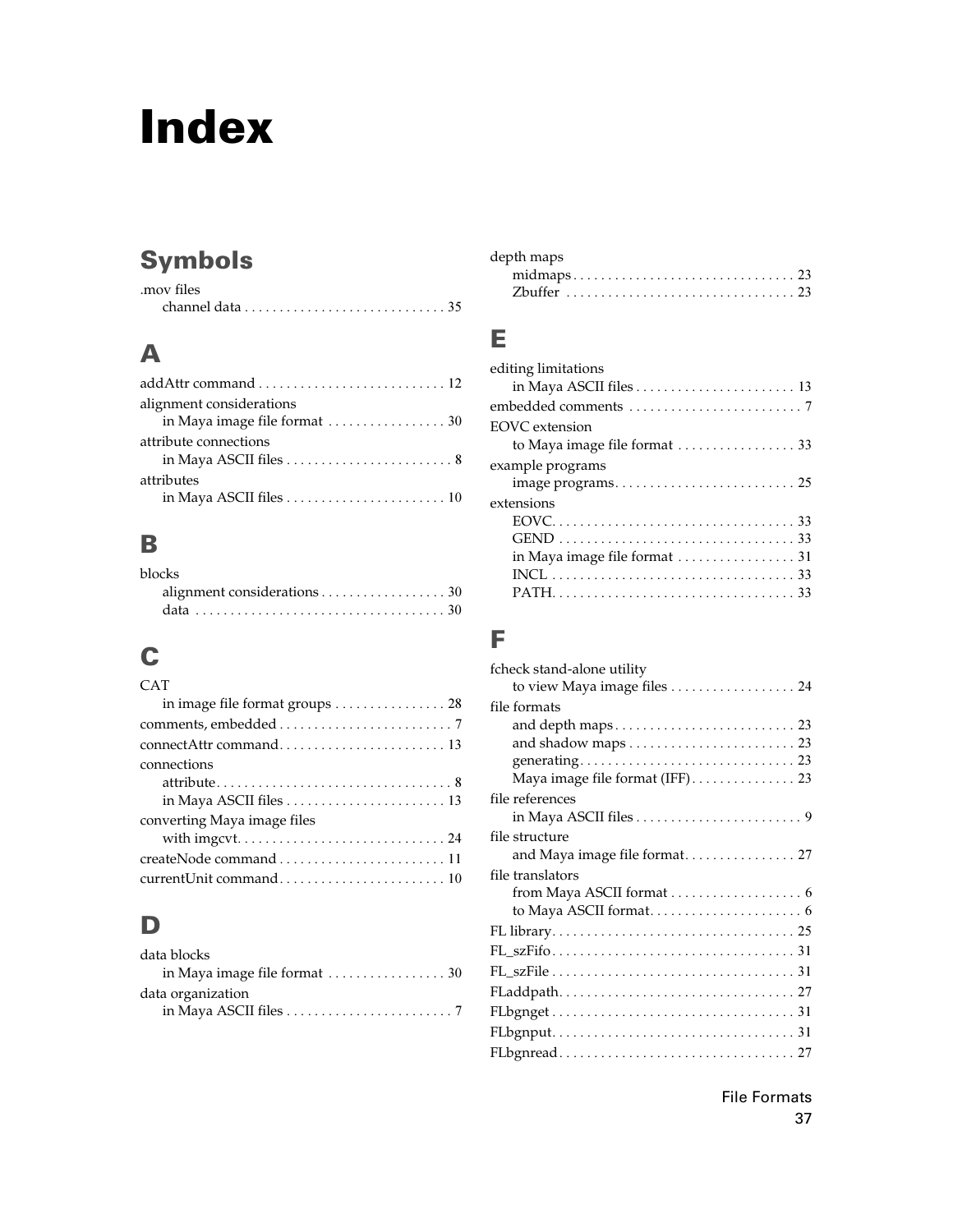| FLfilter                    |
|-----------------------------|
| and format independence  27 |
|                             |
|                             |
|                             |
| Flib                        |
|                             |
|                             |
|                             |
| Flib kernel                 |
|                             |
|                             |
|                             |
|                             |
|                             |
|                             |
|                             |
|                             |
|                             |
|                             |
|                             |
|                             |
|                             |
|                             |
| FLseterror<br>27            |
|                             |
|                             |
|                             |
|                             |
|                             |

| <b>FORM</b>                    |
|--------------------------------|
| in image file format groups 28 |
| format independence            |
|                                |
|                                |
|                                |
|                                |

## **G**

| <b>GEND</b> extension |  |
|-----------------------|--|
|                       |  |
| groups                |  |
|                       |  |

## **I**

| image file format              |
|--------------------------------|
|                                |
|                                |
|                                |
|                                |
|                                |
|                                |
| Maya image file functions  33  |
|                                |
|                                |
|                                |
| imgcvt stand-alone utility     |
| to convert Maya image files 24 |
| <b>INCL</b> extension          |
| to Maya image file format  33  |
|                                |
|                                |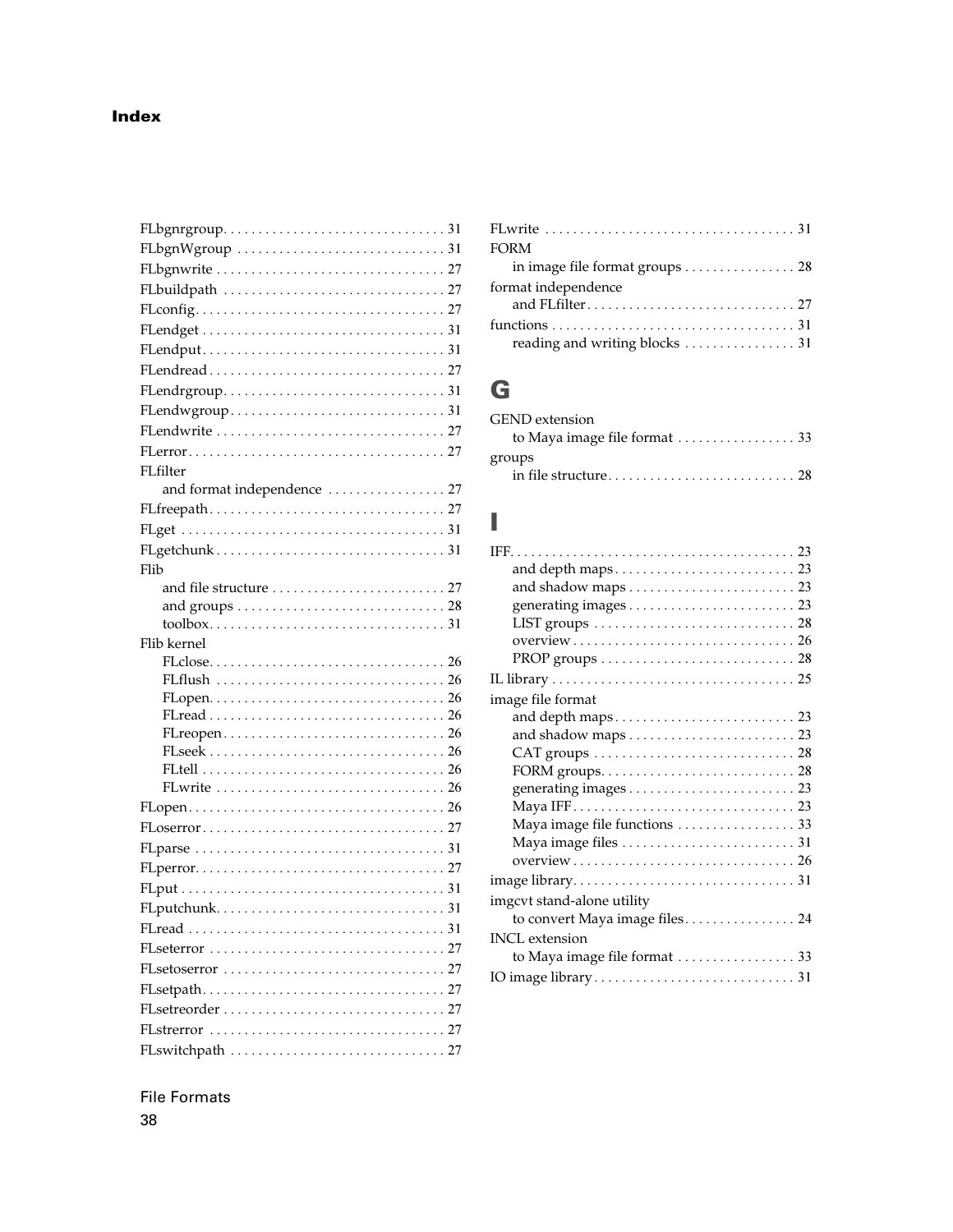# **L**

| libraries                                                                      |
|--------------------------------------------------------------------------------|
|                                                                                |
|                                                                                |
|                                                                                |
| limitations                                                                    |
| editing, in Maya ASCII files 13                                                |
| <b>LIST</b>                                                                    |
| in IFF groups $\dots \dots \dots \dots \dots \dots \dots \dots \dots \dots 28$ |

# **M**

| Maya ASCII files                                                               |
|--------------------------------------------------------------------------------|
|                                                                                |
|                                                                                |
|                                                                                |
|                                                                                |
|                                                                                |
| limitations to editing 13                                                      |
|                                                                                |
|                                                                                |
|                                                                                |
|                                                                                |
|                                                                                |
| Maya image file format                                                         |
|                                                                                |
|                                                                                |
|                                                                                |
| and file structure groups  28                                                  |
|                                                                                |
|                                                                                |
|                                                                                |
| block alignment considerations. 30                                             |
|                                                                                |
| $extensions \ldots \ldots \ldots \ldots \ldots \ldots \ldots \ldots \ldots 31$ |
|                                                                                |
|                                                                                |
|                                                                                |
|                                                                                |
|                                                                                |
|                                                                                |
|                                                                                |
|                                                                                |
| and shadow maps $\ldots \ldots \ldots \ldots \ldots \ldots \ldots 23$          |
|                                                                                |

| Maya image files           |
|----------------------------|
| converting with imgcvt  24 |
| viewing with fcheck  24    |
|                            |
| MEI.                       |
|                            |
|                            |
|                            |
|                            |

# **N**

| nodes                                                                        |  |
|------------------------------------------------------------------------------|--|
| in Maya ASCII files $\ldots \ldots \ldots \ldots \ldots \ldots \ldots$ 7, 10 |  |

# **O**

| organization                                 |  |
|----------------------------------------------|--|
|                                              |  |
| organization of data, in Maya ASCII files  7 |  |

## **P**

| parenting             |
|-----------------------|
| <b>PATH</b> extension |
| programming           |
| <b>PROP</b>           |

## **R**

| references file, in Maya ASCII files 9                      |  |
|-------------------------------------------------------------|--|
| rendering images with Maya IFF $\dots \dots \dots \dots$ 23 |  |
| requirements                                                |  |
|                                                             |  |
|                                                             |  |

# **S**

|--|--|